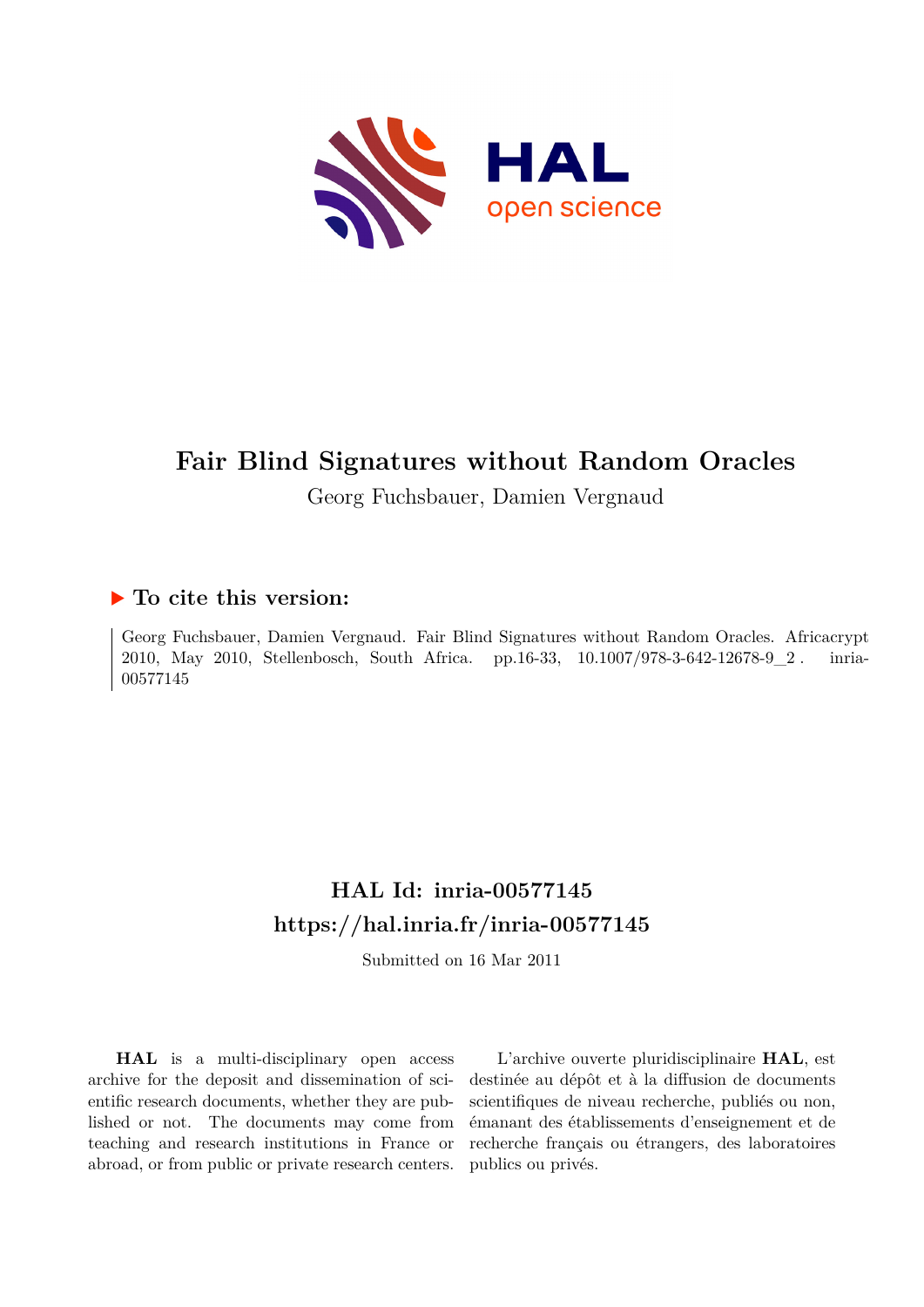## Fair Blind Signatures without Random Oracles

Georg Fuchsbauer and Damien Vergnaud

Ecole normale supérieure, LIENS - CNRS - INRIA, Paris, France http://www.di.ens.fr/{"fuchsbau,"vergnaud}

Abstract. A fair blind signature is a blind signature with revocable anonymity and unlinkability, i.e., an authority can link an issuing session to the resulting signature and trace a signature to the user who requested it. In this paper we first revisit the security model for fair blind signatures given by Hufschmitt and Traoré in 2007. We then give the first practical fair blind signature scheme with a security proof in the standard model. Our scheme satisfies a stronger variant of the Hufschmitt-Traoré model.

Keywords. Blind signatures, Revocable anonymity, Standard model, Groth-Sahai proof system.

## 1 Introduction

A blind signature scheme is a protocol for obtaining a signature from an issuer such that the issuer's view of the protocol cannot be linked to the resulting message/signature pair. Blind signatures are employed in privacy-related protocols where the issuer and the message author are different parties (e.g., e-voting or e-cash systems). However, blind signature schemes provide perfect unlinkability and could therefore be misused by dishonest users. Fair blind signatures were introduced by Stadler, Piveteau and Camenisch [SPC95] to prevent abuse of unlinkability. They allow two types of blindness revocation: linking a signature to the user who asked for the signature and identifying a signature that resulted from a given signing session. A security model for fair blind signatures was introduced by Hufschmitt and Traoré [HT07].

We first revisit their security model and give a stronger variant. We then present the first efficient fair blind signature scheme with a standard-model security proof (i.e., without resorting to the random oracle heuristic) in the strengthened security model. We make extensive use of the non-interactive proof system due to Groth and Sahai [GS08] and of the automorphic signatures recently introduced by Fuchsbauer [Fuc09] and do not use interactive assumptions.

#### 1.1 Prior work

The concept of blind signatures was introduced by Chaum in [Cha83]. A blind signature scheme is a cryptographic primitive that allows a user to obtain from the issuer (signer) a digital signature on a message of the user's choice in such a way that the issuer's view of the protocol cannot be linked to the resulting message/signature pair.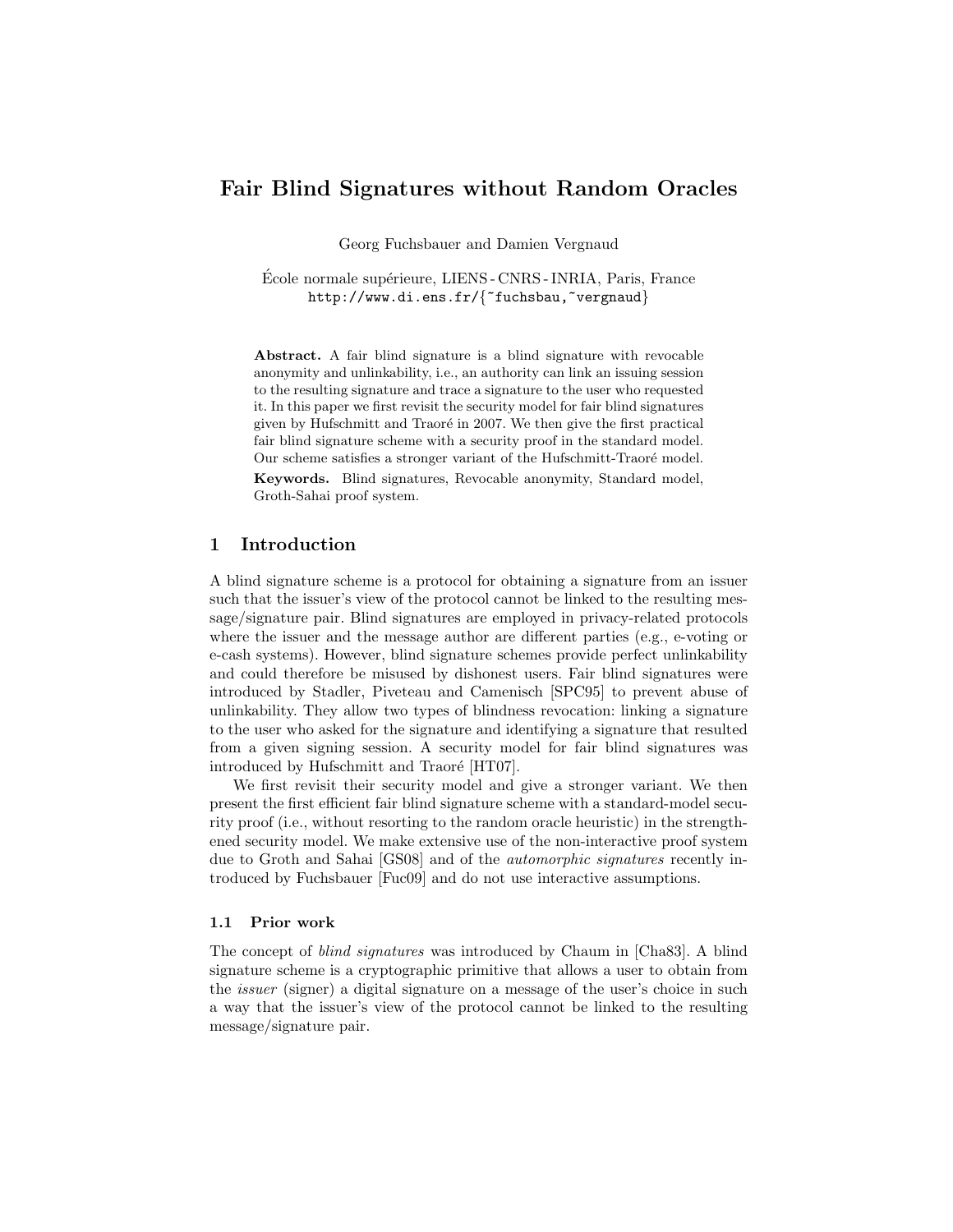Blind signatures have numerous applications including e-cash: they prevent linking the withdrawal of money and the payment made by the same customer. However, the impossibility to link withdrawals and payments might lead to frauds (money laundering, blackmailing, . . . ). Some applications therefore require means to identify the resulting signature from the transcript of a signatureissuing protocol or to link a message/signature pair to the corresponding signing session.

Fair blind signatures were introduced by Stadler, Piveteau and Camenisch in [SPC95] to provide these means. Several fair blind signature schemes have been proposed since then [SPC95,AO01,HT07] with applications to e-cash [GT03] or e-voting  $\left[ \text{CGT06} \right]$ . In  $\left[ \text{HT07} \right]$ , Hufschmitt and Traoré presented a formal security model for fair blind signatures and a scheme based on bilinear maps that satisfies it in the random oracle model under an interactive assumption. In a recent independent work, Rückert and Schröder [RS10] proposed a *generic* construction of fair partially blind signatures [AF96].

#### 1.2 Our contribution

As a first contribution, we strengthen the security model proposed in [HT07]. In our model, the algorithm opening a transcript not only returns information to identify the signature that resulted from it, but additionally outputs the user that requested the signature and gives a proof of correct tracing.

We give a definition of blindness analogously to [Oka06], but additionally provide tracing oracles to the adversary. We propose a traceability notion that implies the original one. Finally, we formalize the non-frameability notions analogously to [BSZ05], where it is the adversary's task to output a framing signature (or transcript) and a proof. We believe that our version of signature non-frameability is more intuitive: no corrupt issuer can output a transcript, a "framing" opening of it and a proof (in [HT07], the adversary must output a message/signature pair such that an honest transcript opens to it).  $(cf. \S 2.3$  for details.)

In 2008, Groth and Sahai [GS08] proposed a way to produce efficient noninteractive zero-knowledge (NIZK) and non-interactive witness-indistinguishable (NIWI) proofs for (algebraic) statements related to groups equipped with a bilinear map. In particular, they give proofs of satisfiability of pairing-product equations (cf.  $\S$  4.2). In [Fuc09], Fuchsbauer introduced the notion of *automor*phic signatures whose verification keys lie in the message space, messages and signatures consist of group elements only, and verification is done by evaluating a set of pairing-product equations (cf.  $\S 5$ ). Among several applications, he constructed an (automorphic) blind signature in the following way: the user commits to the message, and gives the issuer a randomized message; the issuer produces a "pre-signature" from which the user takes away the randomness to recover a signature. The actual signature is then a Groth-Sahai proof of knowledge of a signature, which guarantees unlinkability to the issuing.

In this paper, we modify Fuchsbauer's blind signature scheme in order to construct the first practical fair blind signature scheme with a security reduc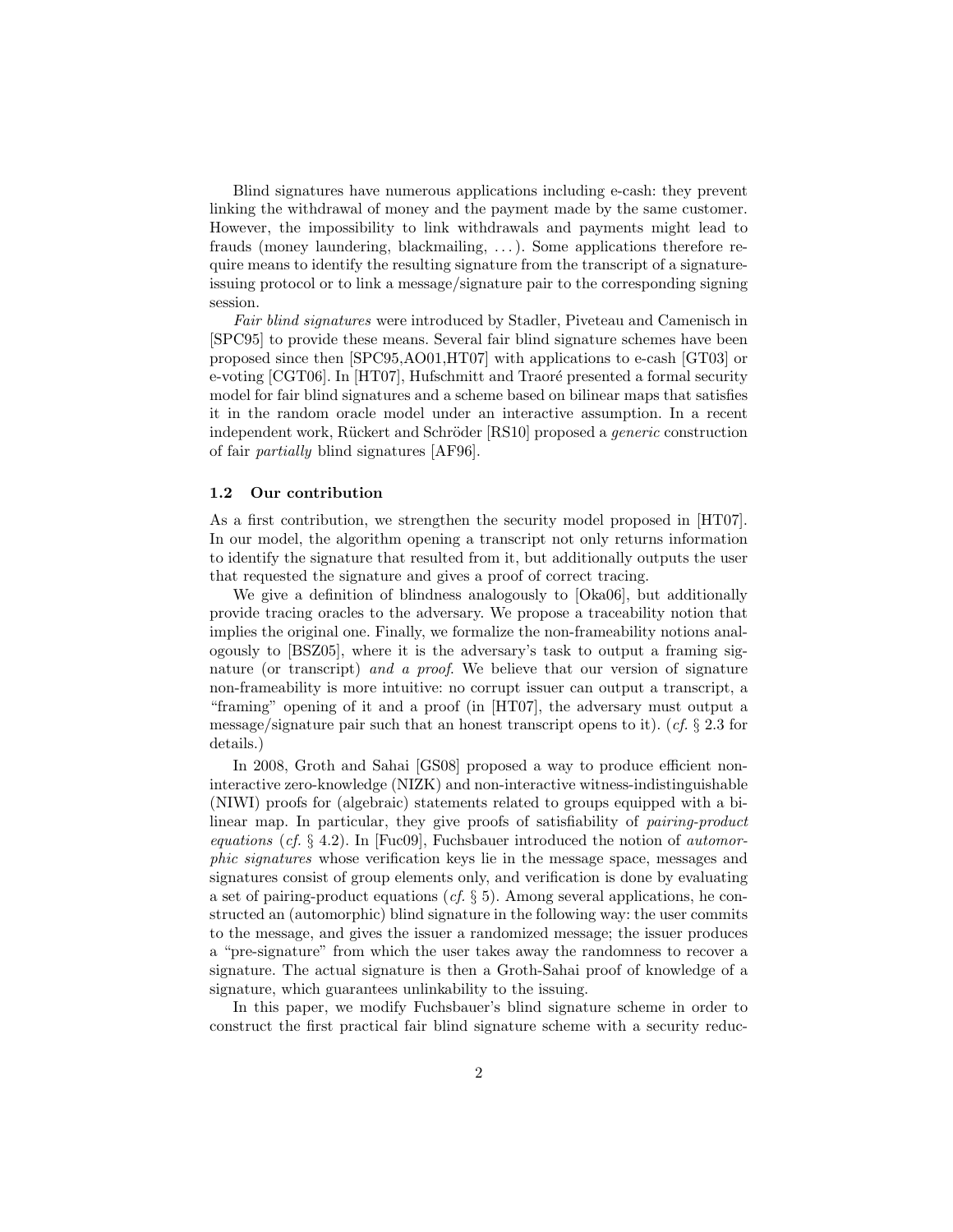tion in the standard model. Our security analysis does not introduce any new computational assumptions and relies only on falsifiable assumptions [Nao03]  $(cf. \S$  3). First, we extend Fuchsbauer's automorphic signature so it can sign three messages at once. Then, since in fair blind signature schemes blindness has to hold even against adversaries provided with tracing oracles, we use Groth's technique from [Gro07] to achieve CCA-anonymous group signatures: instead of just committing to the tracing information, we additionally encrypt it (using Kiltz' tag-based encryption scheme [Kil06]) and provide NIZK proofs of consistency with the commitments. In order to achieve the strengthened notion of non-frameability, we construct simulation-sound NIZK proofs of knowledge of a Diffie-Hellman solution which consist of group elements only and are verified by checking a set of pairing-product equations (*i.e.* Groth-Sahai compatible proofs).

Since messages and signatures consist of group elements only and their verification is done by evaluating a set of pairing-product equations, our fair blind signatures are Groth-Sahai compatible themselves which makes them perfectly suitable to design efficient fair e-cash systems following the approach proposed in [GT03]. In addition, our scheme is compatible with the "generic" variant<sup>1</sup> of Votopia  $[OMA+99]$  proposed by Canard, Gaud and Traoré in  $[CGT06]$ . Combined with a suitable mix-net (e.g. [GL07]), it provides a practical electronic voting protocol in the standard model including public verifiability, and compares favorably with other similar systems in terms of computational cost.

## 2 The Model

#### 2.1 Syntax

**Definition 1.** A fair blind signature scheme is a  $10$ -tuple

(Setup, IKGen,UKGen, Sign,User, Ver,TrSig,TrId, ChkSig, ChkId)

- of (interactive) (probabilistic) polynomial-time Turing machines  $((P)PTs)$ :
- Setup is a PPT that takes as input an integer  $\lambda$  and outputs the parameters pp and the revocation key rk. We call  $\lambda$  the security parameter.
- IKGen is a PPT that takes as input the parameters pp and outputs a pair (ipk, isk), the issuer's public and secret key.
- UKGen is a PPT that takes as input the parameters pp and outputs a pair (upk, usk), the user's public and secret key.
- Sign and User are interactive PPTs such that User takes as inputs the parameters pp, the issuer's public key ipk, the user's secret key usk and a bit string m; Sign takes as input pp, the issuer's secret key isk and user public key upk. Sign and User engage in the signature issuing protocol and when they stop, Sign outputs completed or not-completed while User outputs  $\perp$  or a bit string  $\sigma$ .

 $^{\rm 1}$  This variant was used during the French referendum on the European Constitution in May 2005.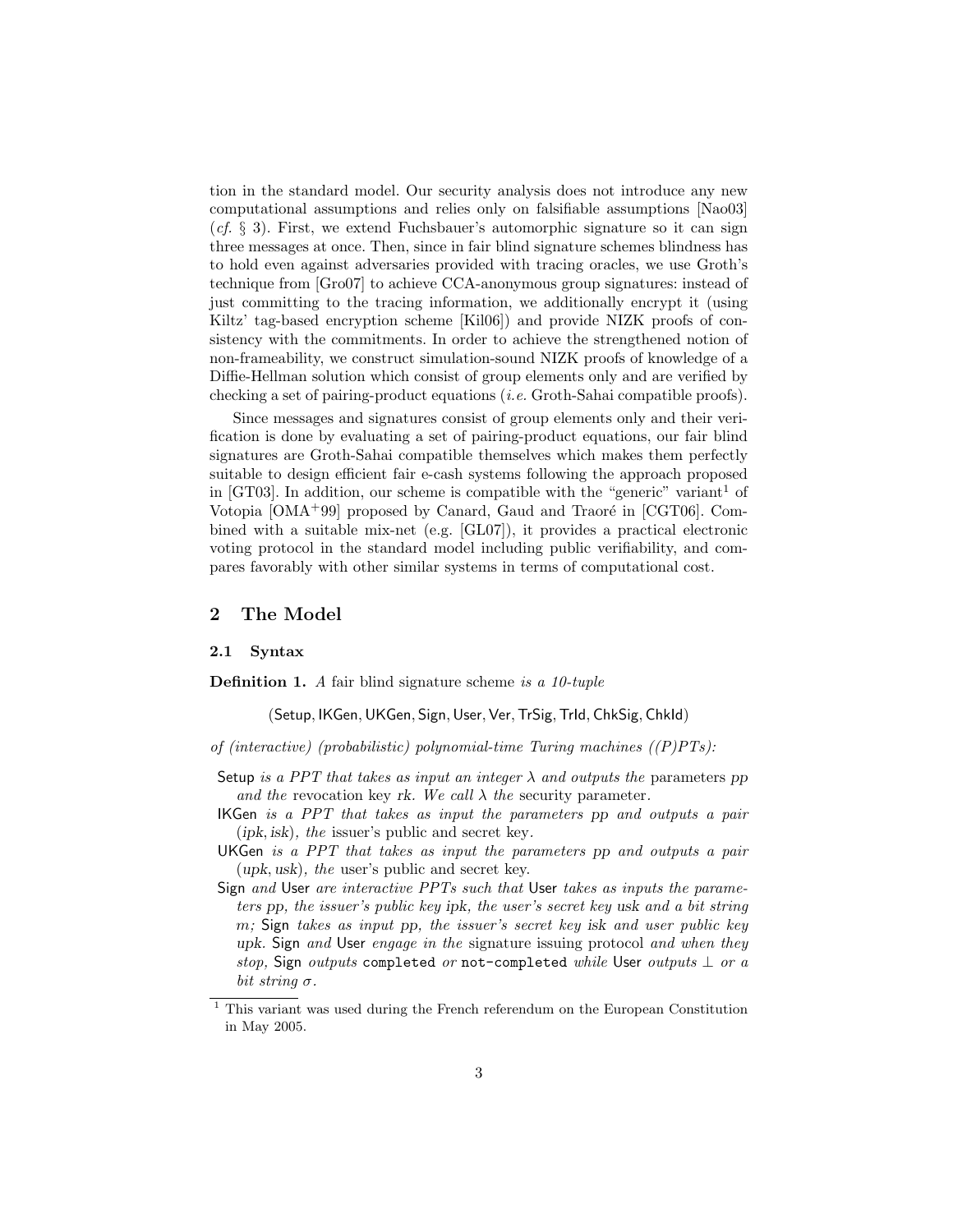- Ver is a deterministic PT that on input the parameters pp, an issuer public key ipk and a pair of bit strings  $(m, \sigma)$  outputs either 0 or 1. If it outputs 1 then  $\sigma$  is a valid signature on the message m
- TrSig is a deterministic PT that on input pp, an issuer public key ipk, a transcript of a signature issuing protocol and a revocation key rk outputs three bit strings (upk,  $id_{\sigma}$ ,  $\pi$ ).
- TrId is a deterministic PT that on input pp, an issuer public key ipk, a pair message/signature  $(m, \sigma)$  for ipk and a revocation key rk outputs two bit strings  $(\text{upk}, \pi)$ .
- ChkSig is a deterministic PT that on input pp, an issuer public key ipk, a transcript of a signature issuing protocol, a pair message/signature  $(m, \sigma)$ for ipk and three bit strings (upk,  $id_{\sigma}$ ,  $\pi$ ), outputs either 0 or 1.
- ChkId is a deterministic PT that on input pp, an issuer public key ipk, a pair message/signature  $(m, \sigma)$  for ipk and two bit strings (upk,  $\pi$ ), outputs either 0 or 1.

For all  $\lambda \in \mathbb{N}$ , all pairs (pp, rk) output by Setup( $\lambda$ ) all pairs (ipk, isk) output by  $IKGen(pp)$ , and all pairs (upk, usk) output by  $UKGen(pp)$ :

- 1. if Sign and User follow the signature issuing protocol with input (pp, isk, upk) and (pp, usk, ipk, m) respectively, then Sign outputs completed and User outputs a bit string  $\sigma$  that satisfies  $\text{Ver}(ipk,(m,\sigma)) = 1$ ;
- 2. on input ipk, the transcript trans of the protocol and rk, TrSig outputs three bit strings  $(\text{upk}, \text{id}_{\sigma}, \pi)$  s.t. ChkSig(pp, ipk, trans,  $(m, \sigma)$ ,  $(\text{upk}, \text{id}_{\sigma}, \pi)$ ) = 1;
- 3. on input ipk, the pair  $(m, \sigma)$  and rk, Trid outputs two bit strings  $(\text{upk}, \pi)$ such that ChkId(pp, ipk,  $(m, \sigma)$ ,  $(\text{upk}, \pi)$ ) = 1.

#### 2.2 Security Definitions

To define the security notions for fair blind signatures, we use a notation similar to the one in [BSZ05] used in [HT07]:

HU denotes the set of honest users and CU is the set of corrupted users.

- AddU is an *add-user* oracle. By calling this oracle, the adversary creates a new user with keys (upk, usk). The oracle adds upk to HU and returns it to the adversary.
- CrptU is a corrupt-user oracle. The adversary calls this oracle with a pair (upk, usk) and upk added to the set CU.
- USK is a user-secret-key oracle enabling the adversary to obtain the private key usk for some upk  $\in HU$ . The oracle transfers upk to CU and returns usk.
- User is an honest-user oracle. The adversary impersonating a corrupt issuer calls it with  $(upk, m)$ . If  $upk \in HU$ , the experiment simulates the honest user holding upk running the signature issuing protocol with the adversary for message m. If the issuing protocol completed successfully, the adversary is given the resulting signature. The experiment keeps a list Set with entries of the form  $(upk, m, trans, \sigma)$ , to record an execution of User, where trans is the transcript of the issuing protocol and  $\sigma$  is the resulting signature. (Note that only valid  $\sigma$ 's (i.e., the protocol was successful) are written to Set.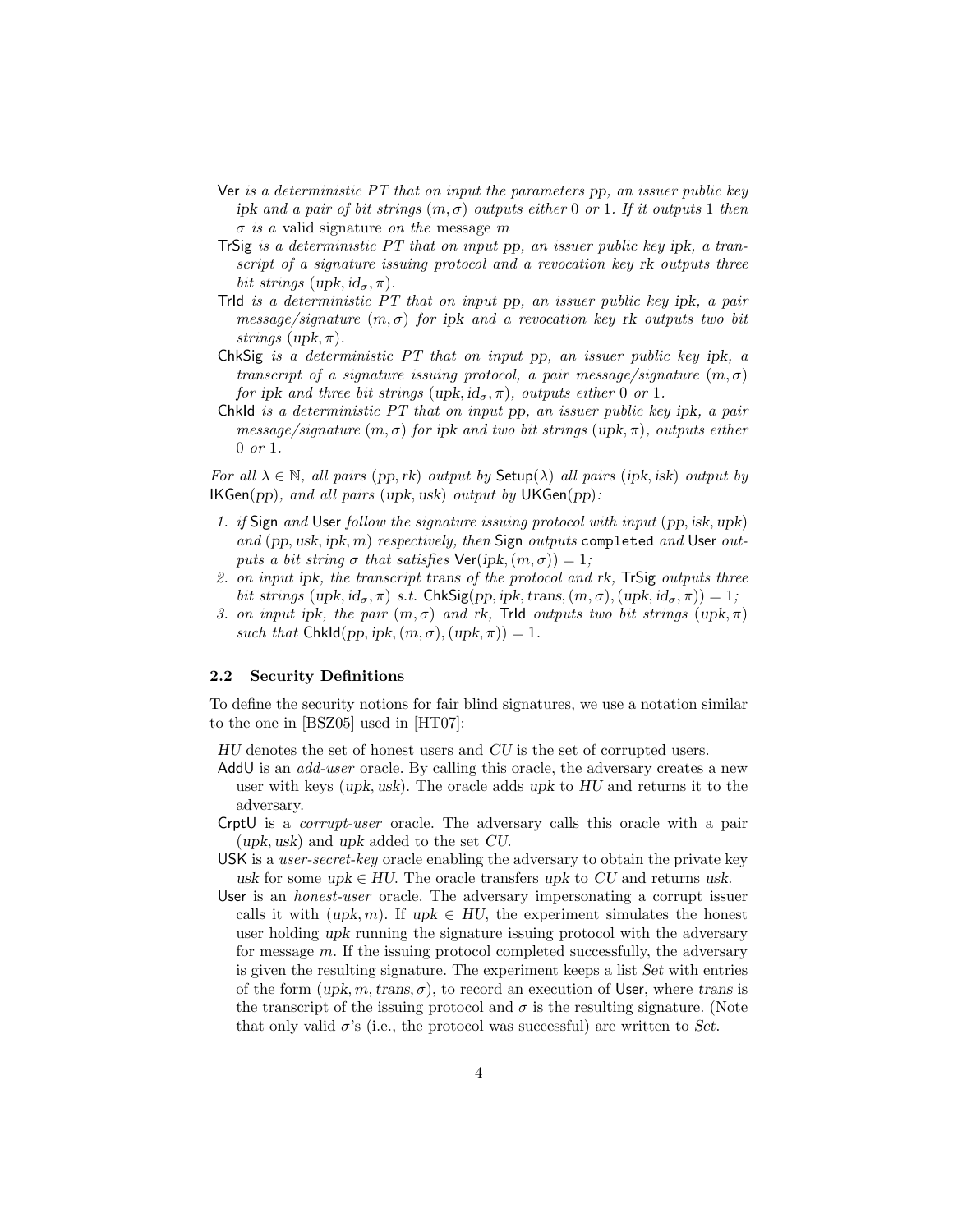- Sign is a signing oracle. The adversary impersonating a corrupt user can use it to run the signature issuing protocol with the honest issuer. The experiment keeps a list Trans in which the transcripts  $trans<sub>i</sub>$  resulting from Sign calls are stored.
- $Challenge<sub>b</sub>$  is a *challenge* oracle, which (w.l.o.g.) can only be called once. The adversary provides two user public keys  $upk_0$  and  $upk_1$  and two messages  $m_0$ and  $m_1$ . The oracle first simulates User on inputs (pp, ipk, usk<sub>b</sub>,  $m_b$ ) and then, in a second protocol run, simulates User on inputs  $(pp, ipk, usk_{1-b}, m_{1-b})$ . Finally, the oracle returns  $(\sigma_0, \sigma_1)$ , the resulting signatures on  $m_0$  and  $m_1$ .
- TrSig (resp. TrId) is a signature (resp. identity) tracing oracle. When queried on the transcripts (or messages) emanating from a Challenge call, they return  $\perp$ .
- Figure 1 formalizes the experiments for the following security notions:
- Blindness. Not even the issuer with access to tracing oracles can link a message/signature pair to the signature issuing session it stems from.
- Identity Traceability. No coalition of users can produce a set of signatures containing signatures which cannot be linked to an identity.
- Signature Traceability. No one should be able to produce a message/signature pair which is not traced by any issuing transcript or two pairs which are traced by the same transcript.
- Identity Non-Frameability. No coalition of issuer, users and tracing authority should be able to provide a signature and a proof that the signature opens to an honest user who did not ask for the signature.
- Signature Non-Frameability. No coalition of issuer, users and tracing authority should be able to provide a transcript that either wrongfully opens to an honest signature or an honest user.

We say that a fair blind signature achieves blindness if for all PPT adversaries A, the following is negligible:  $|\Pr[\mathbf{Exp}_{\mathcal{A}}^{\text{blind-1}}=1]-\Pr[\mathbf{Exp}_{\mathcal{A}}^{\text{blind-0}}=1]-\frac{1}{2}$ . The remaining security notions are achieved if for all PPT  $A$ , the probability that the corresponding experiment returns 1 is negligible.

#### 2.3 A Note on the Hufschmitt-Traoré Security Notions

Blindness. In [HT07], the challenge oracle (called "Choose") is defined as follows: the adversary provides two user public keys  $upk_0$  and  $upk_1$  and a message, and obtains a signature under  $upk_b$ . This gives a weak security guarantee, as the adversary—who impersonates the issuer—cannot actively participate in the issuing of the challenge signature. We define our oracle in the spirit of [Oka06]: the adversary impersonating the issuer chooses two users (and messages) which interact with him in random order; he gets to see both resulting signatures and has to determine the order of issuing.

Traceability Notions. Intuitively, identity traceability means that no coalition of users and the authority can create a message signature pair that is not traceable to a user, which is what was formalized in [HT07].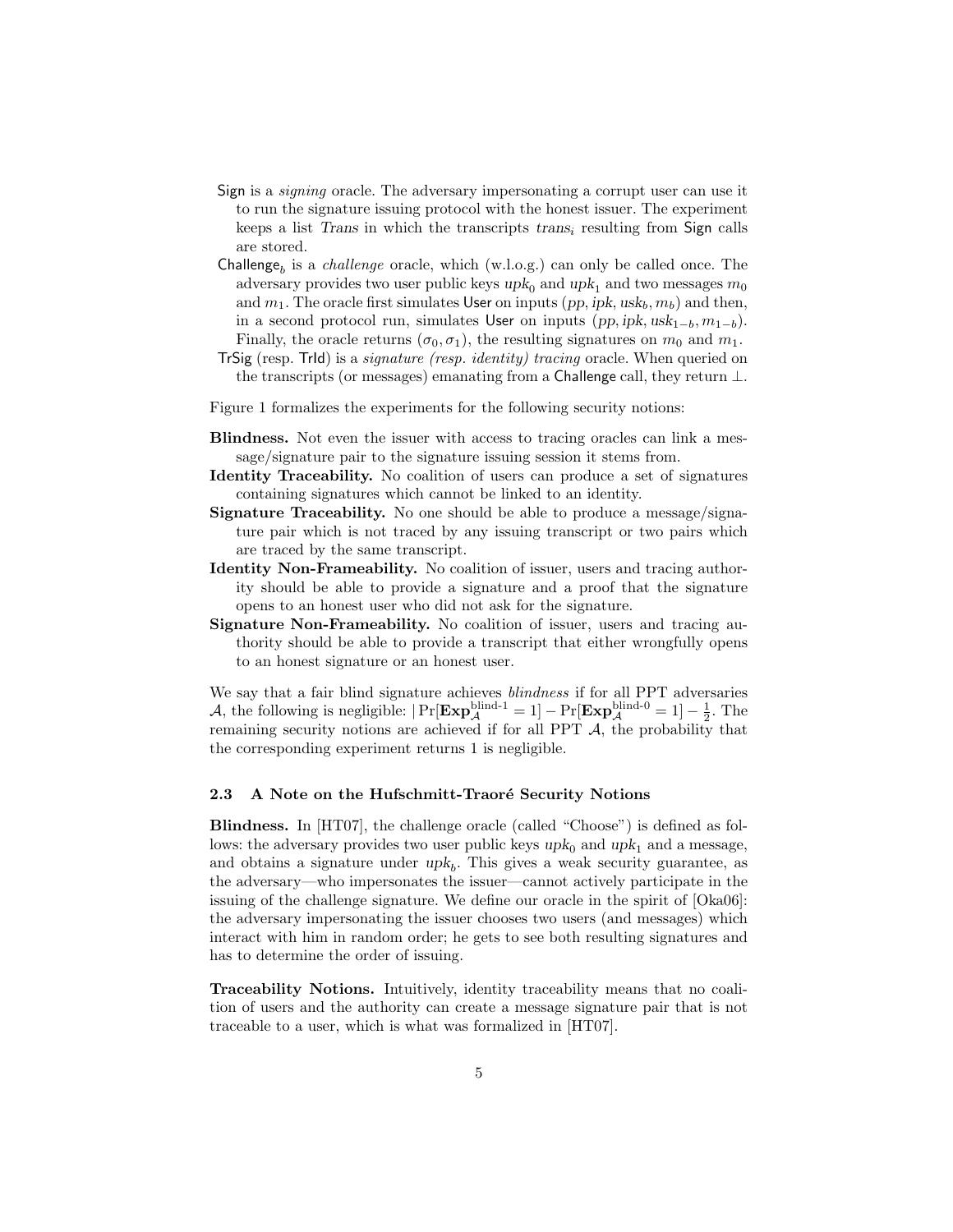$\mathrm{Exp}^{\mathrm{blind\text{-}b}}_\mathcal{A}(\lambda)$  $(pp, rk)$  ← Setup $(1<sup>\lambda</sup>)$ ;  $(ipk, isk)$  ← IKGen $(pp)$  $b' \leftarrow \mathcal{A}(pp, ipk, isk \,:\, \mathsf{AddU}, \mathsf{CrptU}, \mathsf{USK}, \mathsf{Challenge}_b, \mathsf{User}, \mathsf{TrSig}, \mathsf{Trld})$ return  $b'$  $\mathrm{Exp}^{\mathrm{Id}\mathrm{Trace}}_\mathcal{A}(\lambda)$  $(pp, rk) \leftarrow$  Setup(1<sup> $λ$ </sup>); (ipk, isk)  $\leftarrow$  IKGen(pp)  $Trans \leftarrow \emptyset$  $(m_1, \sigma_1, \ldots, m_n, \sigma_n) \leftarrow \mathcal{A}(pp, \text{ipk}, \text{rk} \, : \, \mathsf{AddU}, \mathsf{CrptU}, \mathsf{USK}, \mathsf{Sign})$ for  $i = 1 \dots |{\text{Trans}}|$  do  $(\text{upk}_i, \text{id}_i, \pi_i) \leftarrow {\text{Tr}}{\text{Sig}}(pp, \text{rk}, \text{ipk}, \text{trans}_i)$ for  $i = 1 \dots n$  do  $(\text{upk}'_i, \pi'_i) \leftarrow \text{Trld}(pp, rk, ipk, m_i, \sigma_i)$ if  $\exists i : \text{upk}'_i = \bot \text{ or Chkld}(pp, ipk, (m_i, \sigma_i), \text{upk}'_i, \pi'_i) = 0$ return 1 if some upk appears more often in  $(\mu p k'_1, \ldots, \mu p k'_n)$  than in  $(upk_1, \ldots, upk_{\vert Trans\vert})$  then return 1 else return 0  $\mathbf{Exp}^{\mathrm{IdNF}}_{\mathcal{A}}(\lambda)$  $(pp, rk) \leftarrow$  Setup(1<sup> $λ$ </sup>); (ipk, isk)  $\leftarrow$  IKGen(pp)  $Set \leftarrow \emptyset$ ;  $HU \leftarrow \emptyset$ ;  $CU \leftarrow \emptyset$  $(upk, m, \sigma, \pi) \leftarrow \mathcal{A}(pp, ipk, isk, rk : AddU, CrptU, USK, User)$ if  $Ver(pp, ipk, m, \sigma) = 0$  or ChkId(pp, ipk,  $m, \sigma, upk, \pi$ ) = 0 then return 0 if  $(upk, m, \cdot, \sigma) \notin Set$  and  $upk \in HU$  then return 1; else return 0  $\mathbf{Exp}_{\mathcal{A}}^{\mathrm{SigTrace}}(\lambda)$  $(pp, rk) \leftarrow$  Setup $(1^{\lambda})$ ;  $(ipk, isk) \leftarrow$  IKGen $(pp)$  $Trans \leftarrow \emptyset$  $(m_1, \sigma_1, m_2, \sigma_2) \leftarrow \mathcal{A}(pp, ipk, rk : \mathsf{AddU}, \mathsf{CrptU}, \mathsf{USK}, \mathsf{Sign})$ let  $Trans = (trans_i)_{i=1}^n$ ; for  $i = 1...n$  do  $(upk_i, id_i, \pi_i) \leftarrow TrSig(pp, rk, ipk, trans_i)$ if  $\mathsf{Ver}(pp, ipk, m_1, \sigma_1) = 1$  and  $\forall i:$  ChkSig $(pp, ipk, trans_i, m_1, \sigma_1, upk_i, id_i, \pi_i) = 0$  then return 1 if  $(m_1, \sigma_1) \neq (m_2, \sigma_2)$  and  $\mathsf{Ver}(pp, ipk, m_1, \sigma_1) = 1$  and  $\mathsf{Ver}(pp, ipk, m_2, \sigma_2) = 1$ and  $\exists i$ : ChkSig $(pp, ipk, trans_i, m_1, \sigma_1, upk_i, id_i, \pi_i)$  =  $=$  ChkSig(pp, ipk, trans<sub>i</sub>,  $m_2$ ,  $\sigma_2$ , upk<sub>i</sub>, id<sub>i</sub>,  $\pi_i$ )) = 1 then return 1; else return 0  $\mathbf{Exp}_{\mathcal{A}}^{\mathrm{SigNF}}(\lambda)$  $(pp, rk)$  ← Setup(1<sup> $\lambda$ </sup>); (ipk, isk) ← IKGen(pp)  $Set \leftarrow \emptyset$ ;  $HU \leftarrow \emptyset$ ;  $CU \leftarrow \emptyset$  $(\text{trans}^*, m^*, \sigma^*, \text{upk}^*, \text{id}_\sigma^*, \pi^*) \leftarrow \mathcal{A}(pp, \text{ipk}, \text{isk}, \text{rk} : \text{AddU}, \text{CrptU}, \text{USK}, \text{User})$ let  $Set = (upk_i, m_i, trans_i, \sigma_i)_{i=1}^n$ if  $\exists i : trans^* \neq trans_i$  and  $ChkSig(pp, ipk, trans^*, m_i, \sigma_i, upk^*, id^*_{\sigma}, \pi^*) = 1$ then return 1 if  $(\forall i : upk^* = upk_i \Rightarrow trans^* \neq trans_i)$ and  $\mathsf{ChkSig}(\ldots, \mathsf{trans}^*, m^*, \sigma^*, \mathsf{upk}^*, \mathsf{id}_{\sigma}^*, \pi^*) = 1$ then return 1; else return 0

Fig. 1. Security experiments for fair blind signatures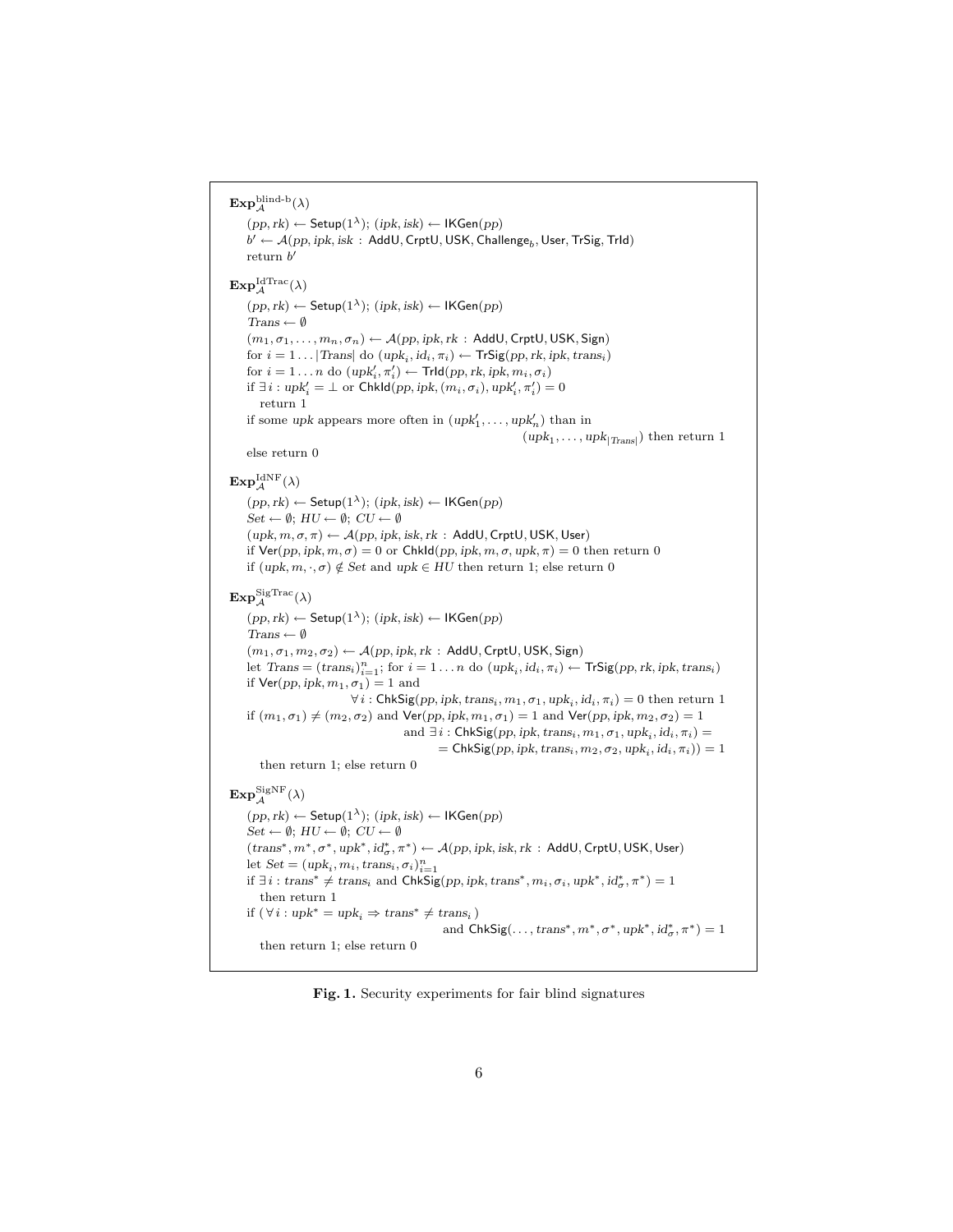We propose the following experiment leading to a stronger notion: the adversary gets the authority's key and impersonates corrupt users, who, via the Sign oracle can request signatures from the honest issuer. The latter is simulated by the experiment and keeps a set Trans of transcripts of oracle calls. Eventually, the adversary outputs a set of message/signature pairs. The experiment opens all transcripts to get a list of users to which signatures were issued. Another list of users is constructed by opening the returned signatures. The adversary wins if there exists a user who appears more often in the second list than in the first, or if ⊥ is in the second list or if any of the proofs output by the opening algorithm do not verify. Note that the notion of [HT07] is implied by ours.

Non-Frameability Notions. Non-frameability means that not even a coalition of everyone else can "frame" an honest user. For example, no adversary can output a signature which opens to a user who did not participate in its issuing. In [HT07], the adversary outputs a message/signature pair, which is then opened by the experiment to determine if it "framed" a user. Analogously to [BSZ05] (who defined non-frameability for group signatures), we define a stronger notion requiring the adversary to output an incriminating signature, an honest user and a valid proof, that the signature opens to that user. Note that only this formalization makes the  $\pi$  output by the tracing algorithms a proof, as it guarantees that no adversary can produce a proof that verifies for a false opening.

IDENTITY NON-FRAMEABILITY. In [HT07], the adversary wins if it produces a pair  $(m, \sigma)$  such that, when opened to upk, we have  $(m, \sigma, \psi) \notin Set$ . This seems to guarantee a strong notion of unforgeability where an adversary modifying a signature wins the game. This is however not the case in the scheme proposed in [HT07]: the final signature is a proof of knowledge of some values computed by the issuer made non-interactive by the Fiat-Shamir heuristic; hence from a given signature issuing session the user may derive several valid signatures on a message  $m$ . For that reason, the model in [HT07] considers that two signatures are different only if the underlying secrets are different. We adopt the same convention in this paper in that we consider two signatures equivalent if they have the same *identifier*.

Signature Non-Frameability. Non-frameability of signature tracing intuitively means: even if everyone else colludes against an honest user, they cannot produce a transcript that opens to an honest signature. In the definition proposed in [HT07], the adversary plays the issuer in that he gets his secret key. However, he has no possibility to communicate with honest users since the challenger plays the issuer in the signature issuing sessions with honest users and the adversary only gets the transcripts. His goal is to produce a *new* message/signature pair (one that does not emanate from a User-oracle call) such that an honest transcript opens to it.

We give the following security notion which we think is more intuitive. No corrupt issuer can produce a transcript of an issuing session and one of the following: either a public key of an honest user and a proof that this user participated in the transcript whereas he did not; or a signature identifier of an honest signature coming from a different session and a proof that the transcript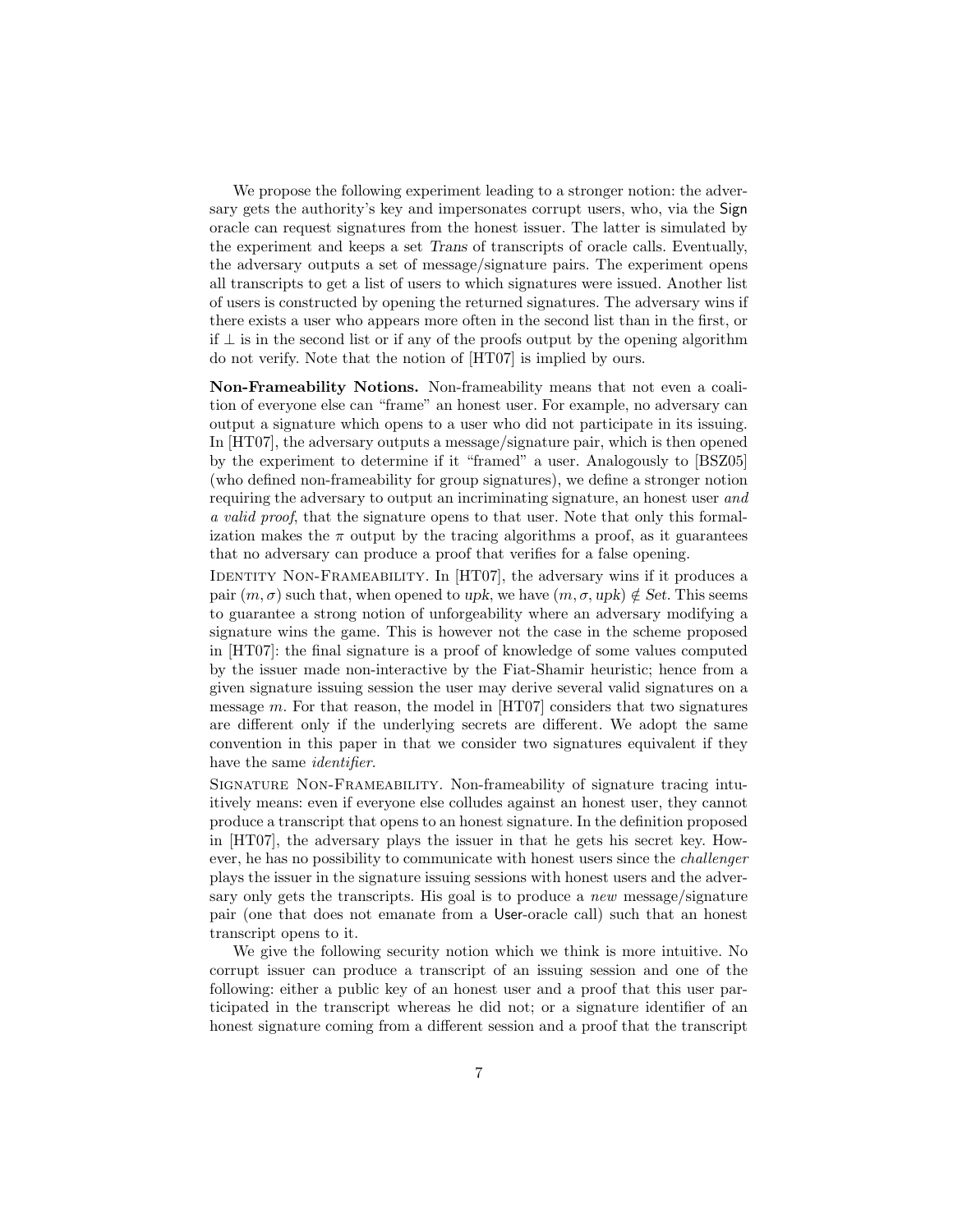opens to it. Similarly to signatures we consider two transcripts equivalent if the contain the same user randomness and the same issuer randomness.

Unforgeability. Consider an adversary that breaks the classical security notion for blind signatures, one-more unforgeability, i.e., after  $q-1$  Sign-oracle queries, he outputs q signatures on different messages. We show that the adversary must have broken signature traceability: indeed since there are more signatures than transcripts, either there is a signature which no transcripts points to, or there is a transcript that points to two signatures.

## 3 Assumptions

A (symmetric) bilinear group is a tuple  $(p, \mathbb{G}, \mathbb{G}_T, e, G)$  where  $(\mathbb{G}, \cdot)$  and  $(\mathbb{G}_T, \cdot)$ are two cyclic groups of prime order p, G is a generator of  $\mathbb{G}$ , and  $e: \mathbb{G} \times \mathbb{G} \to$  $\mathbb{G}_T$  is a non-degenerate bilinear map, i.e.,  $\forall U, V \in \mathbb{G} \ \forall a, b \in \mathbb{Z} : e(U^a, V^b) =$  $e(U, V)^{ab}$ , and  $e(G, G)$  is a generator of  $\mathbb{G}_T$ .

The Decision Linear (DLIN) Assumption [BBS04], in  $(p, \mathbb{G}, \mathbb{G}_T, e, G)$  states that given  $(G^{\alpha}, G^{\beta}, G^{r\alpha}, G^{s\beta}, G^t)$  for random  $\alpha, \beta, r, s \in \mathbb{Z}_p$ , it is hard to decide whether  $t = r + s$  or t is random.

The following two assumptions were introduced by [FPV09] and [Fuc09], respectively. Under the knowledge of exponent assumption [Dam92], the first is equivalent to SDH [BB04] and the second is equivalent to computing discrete logarithms.

Assumption 1 (q-DHSDH). Given  $(G, H, K, X = G^x) \in \mathbb{G}^4$  and  $q - 1$  tuples

$$
(A_i = (KG^{v_i})^{\frac{1}{x+d_i}}, C_i = G^{d_i}, D_i = H^{d_i}, V_i = G^{v_i}, W_i = H^{v_i})_{i=1}^{q-1},
$$

for  $d_i, v_i \leftarrow \mathbb{Z}_p$ , it is hard to output a new tuple  $(A, C, D, V, W)$  that satisfies

$$
e(A, XC) = e(KV, G) \qquad e(C, H) = e(G, D) \qquad e(V, H) = e(G, W) \tag{1}
$$

The next assumption states that, given  $(G, H, T) \in \mathbb{G}^3$ , it is hard to produce a non-trivial  $(G^m, H^m, G^r, H^r)$  such that  $G^m = T^r$ .

**Assumption 2 (HDL).** Given a random triple  $(G, H, T) \in \mathbb{G}^3$ , it is hard to output  $(M, N, R, S) \neq (1, 1, 1, 1)$  such that

$$
e(R,T) = e(M,G) \qquad e(M,H) = e(G,N) \qquad e(R,H) = e(G,S) \quad (2)
$$

#### 4 Tools

We recall some tools from the literature which we use to construct our scheme.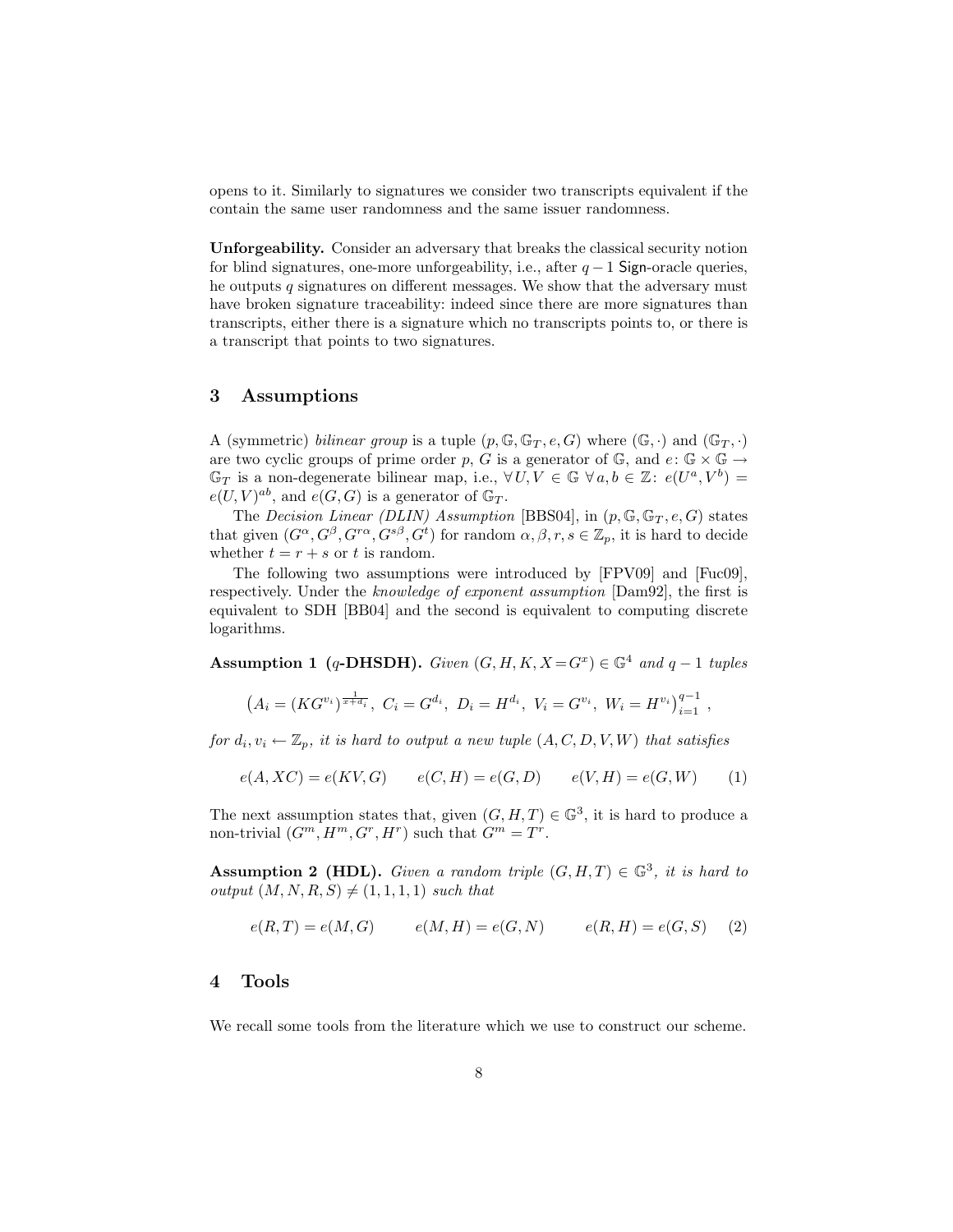#### 4.1 A Signature Scheme to Sign Group Elements

We present the signature scheme from [Fuc09], which is secure against chosenmessage attacks under Assumptions 1 and 2. Its message space is the set of Diffie-Hellman pairs  $\mathcal{DH} := \{ (A, B) \in \mathbb{G}^2 \mid \exists \alpha : A = G^{\alpha}, B = H^{\alpha} \}$  w.r.t. two fixed generators  $G, H \in \mathbb{G}$ . Note that  $(A, B) \in \mathcal{DH}$  iff  $e(A, H) = e(G, B)$ .

## $\rm{Scheme\ 1\ \ (Sig_{1}).}$

Setup<sub>1</sub> Given  $(p, \mathbb{G}, \mathbb{G}_T, e, G)$ , choose additional generators  $H, K, T \in \mathbb{G}$ .

KeyGen<sub>1</sub> Choose  $sk = x \leftarrow \mathbb{Z}_p$  and set  $vk = G^x$ .

 $Sign_1$  A signature on  $(M, N) \in \mathcal{DH}$  under public key  $G^x$ , is defined as

$$
(S_1 := (KT^rM)^{\frac{1}{a+d}}, S_2 := G^d, S_3 := H^d, S_4 := G^r, S_5 := H^r)
$$

for random  $d, r \leftarrow \mathbb{Z}_p$ 

Verify<sub>1</sub>  $(S_1, S_2, S_3, S_4, S_5)$  is valid on  $(M, N) \in \mathcal{DH}$  under public key  $vk = X$  iff

$$
e(S_1, XS_2) = e(KM, G) e(T, S_4)
$$
  
\n
$$
e(S_2, H) = e(G, S_3)
$$
  
\n
$$
e(S_4, H) = e(G, S_5)
$$
\n(3)

#### 4.2 Groth-Sahai Proofs

We sketch the results of Groth and Sahai [GS08] on proofs of satisfiability of sets of equations over a bilinear group  $(p, \mathbb{G}, \mathbb{G}_T, e, G)$ . Due to the complexity of their methodology, we merely give what is needed for our results and refer to the full version of [GS08] for any additional details.

We define a key for *linear commitments*. Choose  $\alpha, \beta, r_1, r_2 \in \mathbb{Z}_p$  and define  $U = G^{\alpha}, V = G^{\beta}, \text{ and } \mathbf{u}_1 := (U, 0, G), \mathbf{u}_2 := (0, V, G), \mathbf{u}_3 := (W_1, W_2, W_3)$ where  $W_1 := U^{r_1}, W_2 := V^{r_2}$ , for random  $r_1, r_2 \leftarrow \mathbb{Z}_p$ , and  $W_3$  is either

– soundness setting:  $W_3 := G^{r_1+r_2}$  (which makes  $\vec{u}$  a binding key)

– witness-indistinguishable setting:  $W_3 := G^{r_1+r_2-1}$  (making  $\vec{u}$  a hiding key)

Under key  $ck = (U, V, W_1, W_2, W_3)$ , a commitment to a group element  $X \in \mathbb{G}$ using randomness  $(s_1, s_2, s_3) \leftarrow \mathbb{Z}_p^3$  is defined as  $(\text{with } \iota(X) := (0, 0, X))$ 

Com
$$
(ck, X; (s_1, s_2, s_3)) := \iota(X) \cdot \prod_{i=1}^3 \mathbf{u}_i^{s_i}
$$
  
=  $(U^{s_1} W_1^{s_3}, V^{s_2} W_2^{s_3}, XG^{s_1+s_2} W_3^{s_3})$ .

In the soundness setting, given the *extraction key*  $ek := (\alpha, \beta)$ , the committed value can be extracted from a commitment  $\mathbf{c} = (c_1, c_2, c_3)$ . On the other hand, in the witness-indistinguishable (WI) setting, c is equally distributed for every X. The two settings are indistinguishable under the DLIN assumption.

A pairing-product equation is an equation for variables  $\mathcal{Y}_1, \ldots, \mathcal{Y}_n \in \mathbb{G}$  of the form

$$
\prod_{i=1}^n e(\mathcal{A}_i, \mathcal{Y}_i) \prod_{i=1}^n \prod_{j=1}^n e(\mathcal{Y}_i, \mathcal{Y}_j)^{\gamma_{i,j}} = t_T ,
$$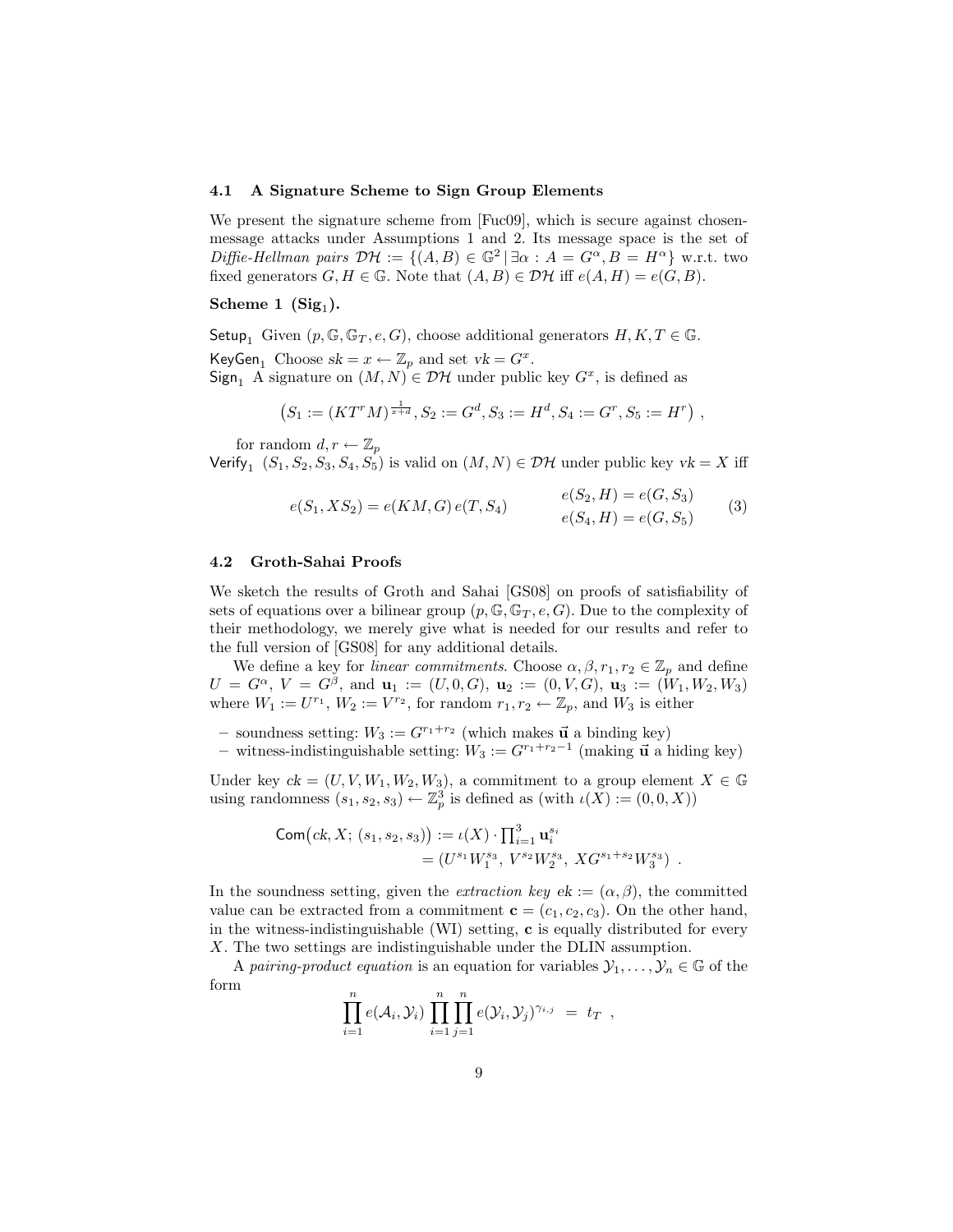with  $A_i \in \mathbb{G}$ ,  $\gamma_{i,j} \in \mathbb{Z}_p$  and  $t_T \in \mathbb{G}_T$ .

To show satisfiability of a set of equations of this form, one first makes commitments to a satisfying witness (i.e., an assignment to the variables of each equation) and then adds a "proof" per equation. Groth and Sahai describe how to construct these: they are in  $\mathbb{G}^{3\times3}$ . In the soundness setting, if the proof is valid, then Extr extracts the witness satisfying the pairing-product equation. In the WI setting, commitments and proofs of different witnesses which both satisfy the same pairing-product equation are equally distributed.

#### 4.3 Commit and Encrypt

In order to build CCA-anonymous group signatures, Groth [Gro07] uses the following technique: a group signature consists of linear commitments to a certified signature and Groth-Sahai proofs that the committed values constitute a valid signature. CPA-anonymity follows from WI of GS proofs: once the commitment key has been replaced by a perfectly hiding one, a group signature reveals no information about the signer. However, in order to simulate opening queries in the WI setting, some commitments are doubled with a *tag-based encryption* under Kiltz' scheme [Kil06] and a Groth-Sahai NIZK proof that the committed and the encrypted value are the same. To produce a group signature, the user first chooses a key pair for a one-time signature scheme, uses the verification key as the tag for the encryption and the secret key to sign the group signature.

By  $\text{Sig}_{\text{ot}} = (\text{KeyGen}_{\text{ot}}, \text{Sign}_{\text{ot}}, \text{Ver}_{\text{ot}})$  we will denote the signature scheme discussed in § 5.2 which satisfies the required security notion. By CEP (commitencrypt-prove) we denote the following:

 $CEP(ck, pk, tag, msg; (\rho, r)) :=$  $(Com(ck, msg; \rho), Enc(pk, tag, msg; r), NikEq(ck, pk, msg, tag, \rho, r))$ 

where Enc denotes Kiltz' encryption and NizkEq denotes a Groth-Sahai NIZK proof that the commitment and the encryption contain the same plaintext (cf. [Gro07]). We say that an output  $\psi = (\mathbf{c}, C, \zeta)$  of CEP is valid if the ciphertext and the zero-knowledge proof are valid.

#### 5 New Tools

#### 5.1 A Scheme To Sign Three Diffie-Hellman Pairs

We extend the scheme from  $\S 4.1$ , so it signs three messages at once; we prove existential unforgeability against adversaries making a particular chosen message attack: the first message is given (as usual) as a Diffie-Hellman pair, whereas the second and third message are queried as their logarithms, i.e., instead of querying  $(G<sup>v</sup>, H<sup>v</sup>)$ , the adversary has to give v explicitly. As we will see, this combines smoothly with our application.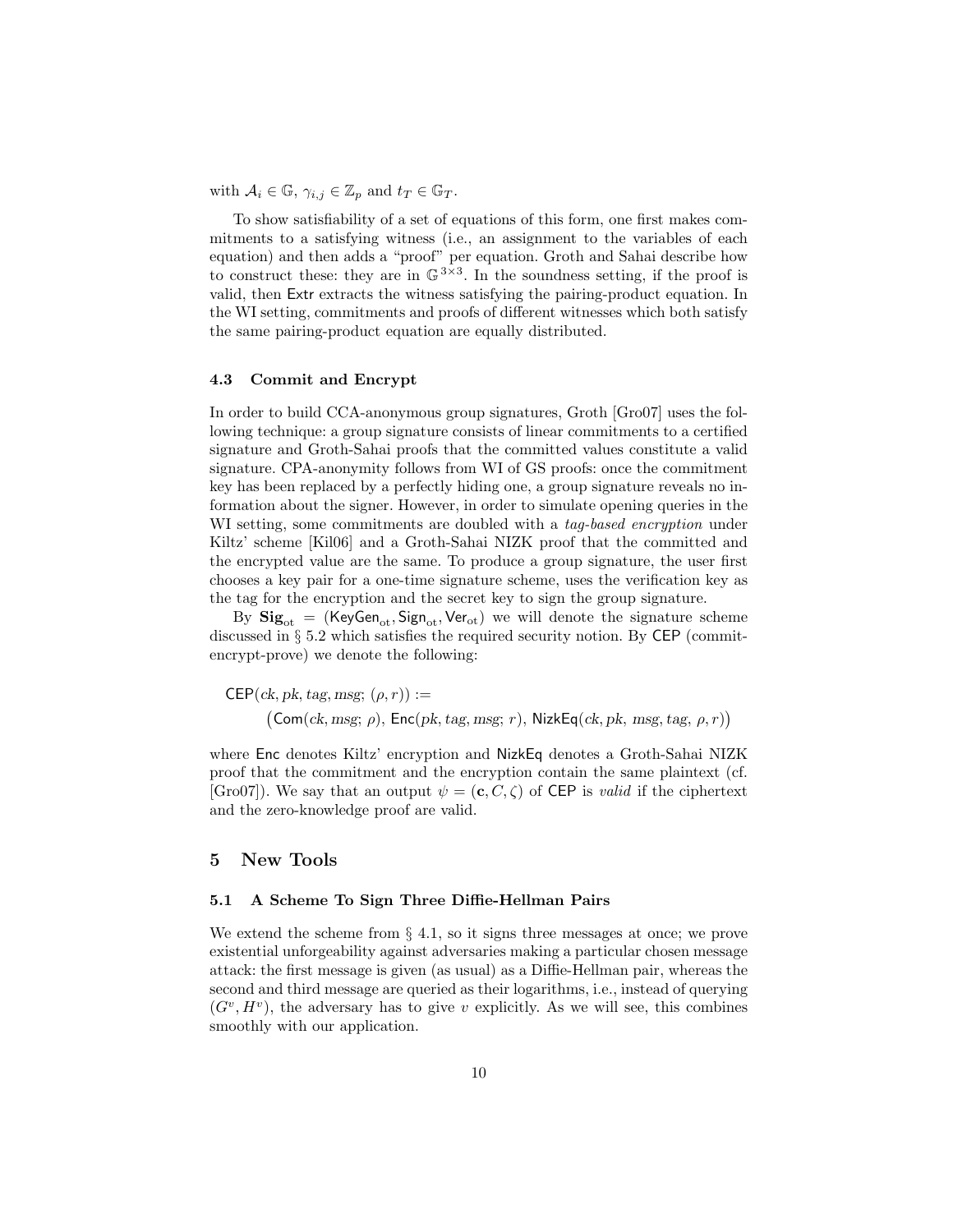## $\rm{Scheme\ 2\ \ (Sig}_3).$

Setup<sub>3</sub>( $\mathcal{G}$ ) Given  $\mathcal{G} = (p, \mathbb{G}, \mathbb{G}_T, e, G)$ , choose additional generators  $H, K, T \in \mathbb{G}$ . KeyGen<sub>3</sub>( $\mathcal{G}$ ) Choose  $sk = (x, \ell, u) \leftarrow \mathbb{Z}_p^3$  and set  $vk = (G^x, G^{\ell}, G^u)$ .

 $\mathsf{Sign}_3((x, \ell, u), (M, N, Y, Z, V, W))$  A signature on  $((M, N), (Y, Z), (V, W)) \in \mathcal{DH}^3$ under public key  $G^x$ , is defined as (for random  $d, r \leftarrow \mathbb{Z}_p$ )

$$
(S_1 := (KT^rMY^{\ell}V^u)^{\frac{1}{x+d}}, S_2 := G^d, S_3 := H^d, S_4 := G^r, S_5 := H^r)
$$

Verify<sub>3</sub>  $(S_1, S_2, S_3, S_4, S_5)$  is valid on messages  $(M, N), (Y, Z), (V, W)$  under a public key  $(X, L, U)$  iff

$$
e(S_1, XS_2) = e(KM, G) e(T, S_4) e(L, Y) e(U, V) \begin{cases} e(S_2, H) = e(G, S_3) \\ e(S_4, H) = e(G, S_5) \end{cases}
$$
(4)

**Theorem 1. Sig**<sub>3</sub> is existentially unforgeable against adversaries making chosen message attacks of the form  $((M_1, N_1), m_2, m_3)$ .

*Proof.* Let  $(M_i, N_i, y_i, v_i)$  be the queries,  $(A_i, C_i, D_i, R_i = G^{r_i}, S_i)$  be the responses. Let  $(M, N, Y, Z, V, W)$  and  $(A, C, D, R = G<sup>r</sup>, S)$  be a successful forgery. We distinguish 4 types of forgers (where  $Y_i := G^{y_i}, V_i := G^{v_i}$ ):

Type I 
$$
\forall i : T^{r_i} M_i Y_i^{\ell} V_i^u \neq T^r M Y^{\ell} V^u \tag{5}
$$

Type II  $\exists i : T^{r_i} M_i Y_i^{\ell} V_i^u = T^r M Y^{\ell} V^u \ \wedge \ M_i Y_i^{\ell} V_i^u \neq M Y^{\ell} V^u$ (6)

Type III 
$$
\exists i: M_i Y_i^{\ell} V_i^u = M Y^{\ell} V^u \ \wedge \ M_i V_i^u \neq M V^u \tag{7}
$$

Type IV 
$$
\exists i: M_i Y_i^{\ell} V_i^u = M Y^{\ell} V^u \ \wedge \ M_i V_i^u = M V^u \tag{8}
$$

- **Type I** is reduced to DHSDH. Let  $(G, H, K, (A_i, C_i, D_i, E_i, F_i)_{i=1}^{q-1})$  be an instance. Choose and  $t, \ell, u \leftarrow \mathbb{Z}_p$  and set  $T = G^t, L = G^{\ell}$  and  $U = G^u$ . A signature on  $(M_i, N_i, Y_i, Z_i, y_i, V_i, W_i, v_i)$  is (after a consistency check) answered as  $(A_i, C_i, D_i, (E_i M_i^{-1} Y_i^{-\ell} V_i^{-u})^{1/t}, (F_i N_i^{-1} Z_i^{-\ell} W_i^{-u})^{1/t})$ . After a successful forgery, return  $(A, C, D, R^t M Y^{\ell} V^u, S^t N Z^{\ell} W^u)$ , which is a valid DHSDH solution by (5).
- **Type II** is reduced to HDL. Let  $(G, H, T)$  be an HDL instance. Generate the rest of the parameters and a public key and answer the queries by signing. After a successful forgery, return

$$
(MY^{\ell}V^{u}M_{i}^{-1}Y_{i}^{-\ell}V_{i}^{-u}, NZ^{\ell}W^{u}N_{i}^{-1}Z_{i}^{-\ell}W_{i}^{-u}, R_{i}R^{-1}, S_{i}S^{-1}),
$$

which is non-trivial by (6).

**Type III** is reduced to HDL. Let  $(G, H, L)$  be an instance. Choose  $K, T \leftarrow \mathbb{G}$ and  $x, u \leftarrow \mathbb{Z}_p$  and return the parameters and public key  $(X = G^x, L, U =$  $G^u$ ). Thanks to the  $y_i$  in the signing queries, we can simulate them: return  $((KT^{r_i}M_iL^{y_i}V_i^u)^{\frac{1}{x+d_i}}, G^{d_i}, H^{d_i}, G^{r_i}, H^{r_i})$ . From (7) we have  $MV^uM_i^{-1}V_i^{-u}$  =  $Y_i^{\ell} Y^{-\ell} = L^{y_i - y}$ , so from a successful forgery, we can return

$$
\left( MV^u M_i^{-1} V_i^{-u}, NW^u N_i^{-1} W_i^{-u}, Y_i Y^{-1}, Z_i Z^{-1}\right)
$$

which is non-trivial by (7).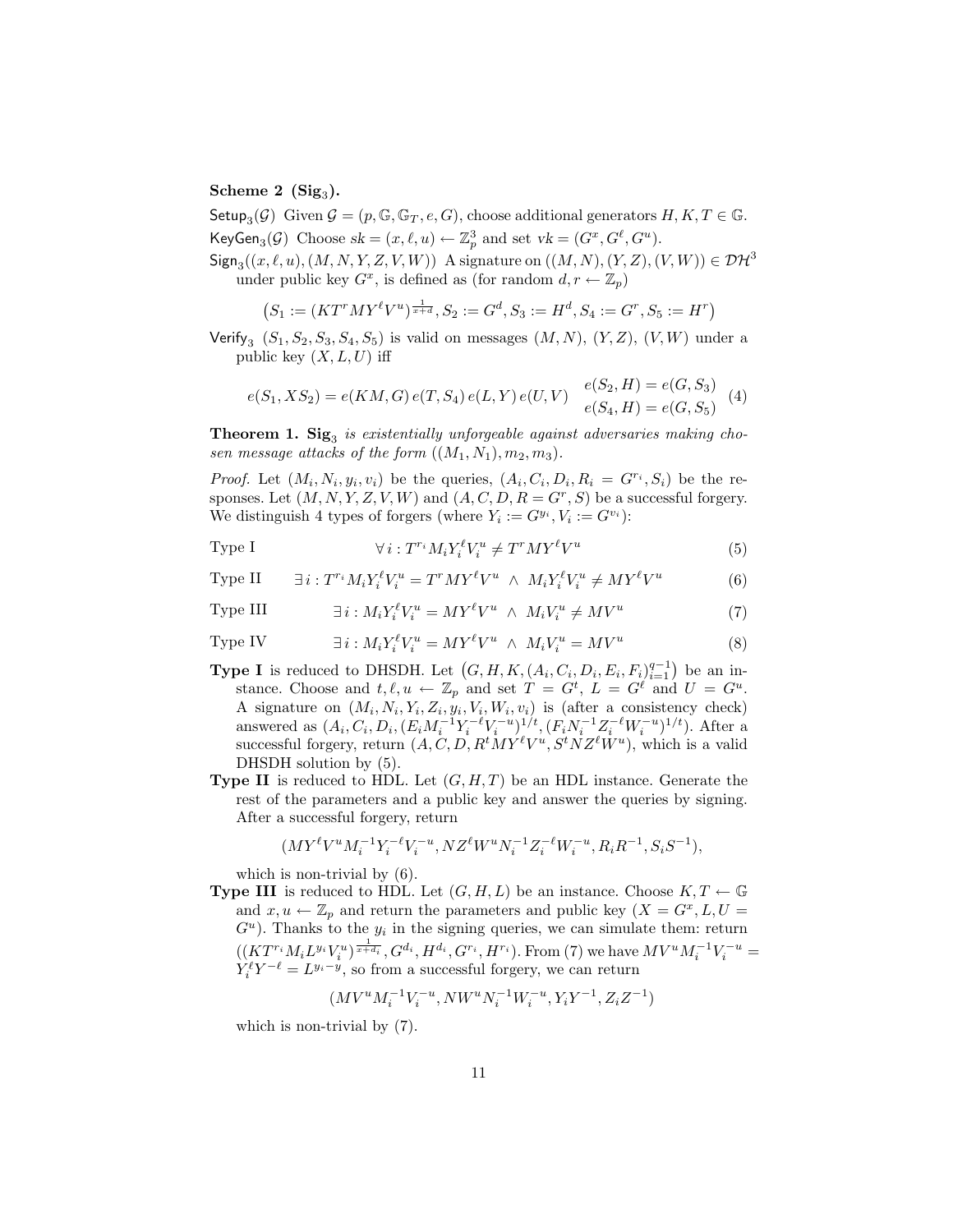**Type IV** is also reduced to HDL. Let  $(G, H, U)$  be an HDL instance. Choose  $K, T \leftarrow \mathbb{G}$  and  $x, \ell \leftarrow \mathbb{Z}_p$  and return the parameters and public key  $(X =$  $G^x, L = G^{\ell}, U$ . Thanks to the  $v_i$  in the signing queries, we can simulate them: return  $((KT^{r_i}M_iY_i^{\ell}U^{v_i})^{\frac{1}{x+d_i}}, G^{d_i}, H^{d_i}, G^{r_i}, H^{r_i})$ . From a successful forgery of Type IV we have  $MM_i^{-1} = U^{v_i-v}$  from (7), we can thus return  $(MM_i^{-1}, NN_i^{-1}, V_iV^{-1}, W_iW^{-1}),$  which is non-trivial,  $(M, N, Y, Z, V, W)$  being a valid forgery and  $(Y, Z) = (Y_i, Z_i)$  by  $(8)$ .

#### 5.2 A Simulation-Sound Non-Interactive Zero-Knowledge Proof of Knowledge of a CDH Solution

Let  $(G, F, V)$  be elements of G. We construct a simulation-sound non-interactive zero-knowledge (SSNIZK) proof of knowledge (PoK) of W s.t.  $e(V, F) = e(G, W)$ . We follow the overall approach by Groth [Gro06]. The common reference string (CRS) contains a CRS for Groth-Sahai (GS) proofs and a public key for a EUF-CMA signature scheme Sig. A proof is done as follows: choose a key pair for a one-time signature scheme  $\text{Sig}_{\text{ot}}$ , and make a witness-indistinguishable GS proof of the following: either to know  $W$ , a CDH solution for  $(G, F, V)$  or to know a signature on the chosen one-time key which is valid under the public key from the  $CRS$ ;<sup>2</sup> finally sign the proof using the one-time key. A SSNIZKPoK is verified by checking the GS proofs and the one-time signature. Knowing the signing key corresponding to the key in the CRS, one can simulate proofs by using as a witness a signature on the one-time key.

We require that a proof consist of group elements only and is verified by checking a set of pairing-product equations. This can be achieved by using the scheme from Scheme 1 and a one-time scheme to sign group elements using the commitment scheme in [Gro09] based on the DLIN assumption.<sup>3</sup>

## 6 A Fair Blind Signature Scheme

The basis of our protocol is the blind automorphic signature scheme from [Fuc09]: the user randomizes the message to be signed, the issuer produces a pre-signature from which the user obtains a signature by removing the randomness; the final signature is a Groth-Sahai proof of knowledge of the resulting signature.

<sup>&</sup>lt;sup>2</sup> In [Gro06] it is shown how to express a disjunction of two equation sets by a new set of equations.

<sup>&</sup>lt;sup>3</sup> The strong one-time signature scheme used in [Gro06] works as follows: The verification key is a Pedersen commitment to 0. To sign a message, using the trapdoor, the commitment is opened to the message. By putting a second trapdoor in the commitment scheme, we can simulate one signing query and use a forger to break the binding property of the commitment scheme. In [Gro09], Groth proposes a scheme to commit to group elements. Using his scheme rather than Pedersen commitments, we can construct an efficient one-time signature scheme for group elements whose signatures consist of group elements (see Appendix A).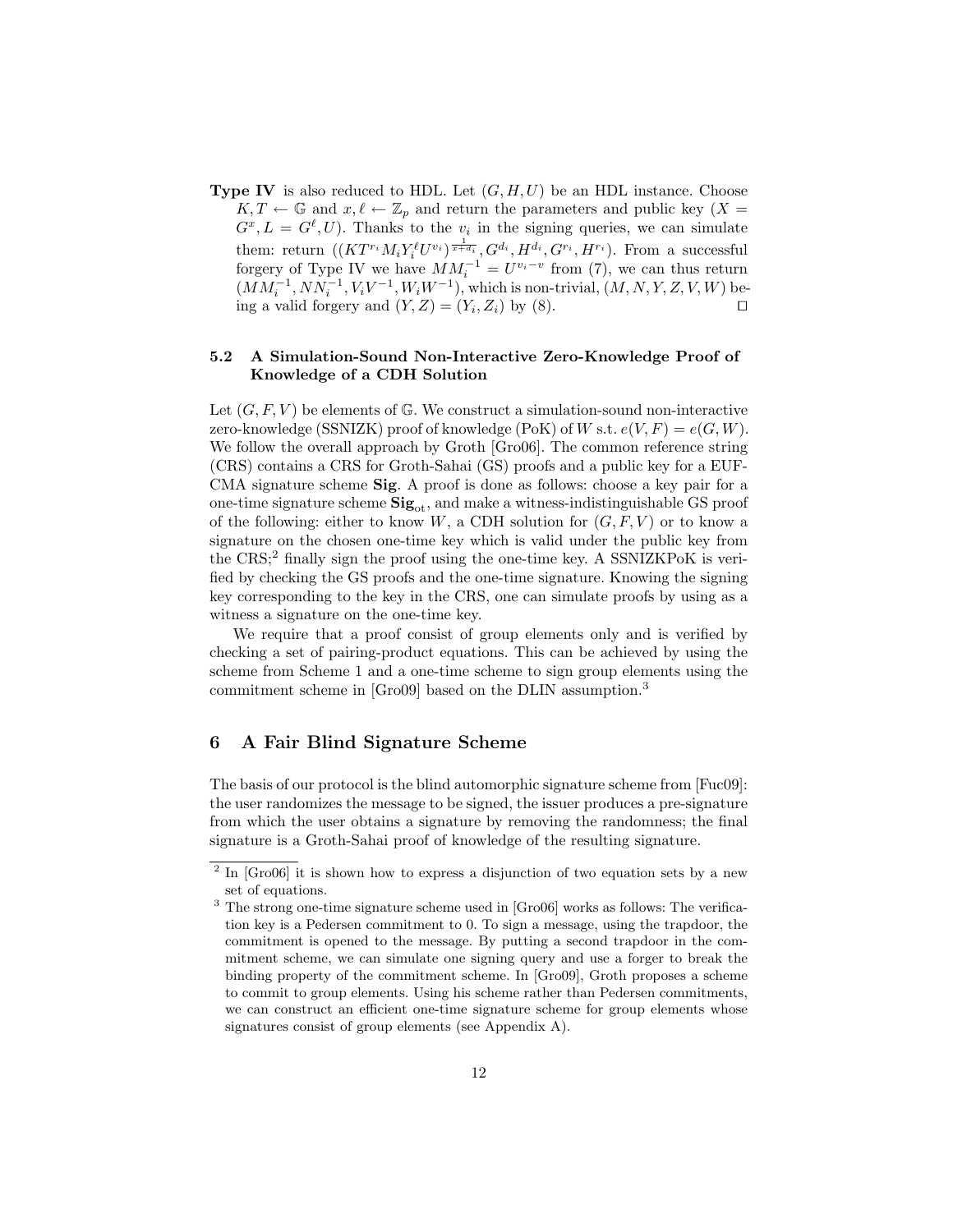In our scheme, in addition to the message, the issuer signs the user's public key, and an identifier of the signature, which the issuer and the user define jointly. Note that the issuer may neither learn the user's public key nor the identifier. To guarantee provable tracings, the user signs what she sends in the issuing protocol and the final signature. To prevent malicious issuers from producing a transcript that opens to an honest signature, the proof contains a SSNIZK proof of knowledge of the randomness introduced by the user. To guarantee blindness against adversaries with tracing oracles, the elements that serve as proofs of correct tracing are additionally encrypted and the transcript (and final signature) is signed with a one-time key (cf. § 4.3).

To trace a signature, the authority extracts tracing information from the commitments as well as signatures that act as proofs.

#### 6.1 Setup and Key Generation

**Setup.** Choose a bilinear group  $\mathcal{G} := (p, \mathbb{G}, \mathbb{G}_T, e, G)$  and parameters  $(H, K, T)$ for  $\text{Sig}_3$ . Pick  $F, H' \leftarrow \mathbb{G}$ , a commitment and extraction key (ck, ek) for Groth-Sahai proofs, a key pair for tag-based encryption (epk, esk) and sscrs, a common reference string for SSNIZKPoK.

Output  $pp := (\mathcal{G}, G, H, K, T, F, H', ck, epk, sscrs)$  and  $rk := ek$ .

Key Generation. Both IKGen and UKGen is defined as KeyGen, i.e., the key generation algorithm for  $\text{Sig}_1$  (and  $\text{Sig}_3$ ).

#### 6.2 The Signature Issuing Protocol and Verification

The common inputs are  $(pp, ipk = G<sup>x</sup>)$ , the issuer's additional input is  $isk = x$ , the user's additional inputs are  $(upk = G<sup>y</sup>, usk = y, (M, N) \in \mathcal{DH})$ .

- 1. User Choose  $\eta, v' \leftarrow \mathbb{Z}_p$  and set  $P = G^{\eta}, Q = F^{\eta}, V' = G^{v'}, W' = F^{v'}$ . Produce  $\xi \leftarrow \text{SSNIZKPoK}(sscrs, (P, V'), (Q, W'))$ .<sup>4</sup> Choose  $(vk'_{\text{ot}}, sk'_{\text{ot}}) \leftarrow \text{KeyGen}_{\text{ot}}(\mathcal{G})$  and set  $\Sigma' \leftarrow \text{Sign}(usk, vk'_{\text{ot}}).$ <sup>5</sup> Send the following
	- (a)  $Y = G^y, Z = H^y, \, vk'_{ot}, \, \Sigma',$
	- (b)  $\mathbf{c}_M = \mathsf{Com}(ck, M); \, \mathbf{c}_N := \mathsf{Com}(ck, N),$  $\psi_P, \psi_V, \vec{\psi}_{\xi}, \text{ with } \psi_{\odot} := \mathsf{CEP}(ck, epk, vk'_{\text{ot}}, \odot),$ a proof  $\phi_M$  that  $(M, N) \in \mathcal{DH}$  and a proof  $\phi_{\xi}$  of validity of  $\xi$ , (c)  $J := (KML^yU^{v'})^{\frac{1}{\eta}},$
	- (d) a zero-knowledge proof  $\zeta$  of knowledge of  $\eta$ , y and v' such that  $-Y = G^y;$

 $4$  A simulation-sound non-interactive proof of knowledge of  $Q$  and  $W'$  such that  $e(V', F) = e(G, W')$  and  $e(P, F) = e(G, Q)$ . (cf. § 5.2).

<sup>&</sup>lt;sup>5</sup> The message space for **Sig** is the set of DH pairs w.r.t.  $(G, H')$ . Since all logarithms of  $vk_{ot}$  are known when picking a key, the user can complete the second components of the DH pairs.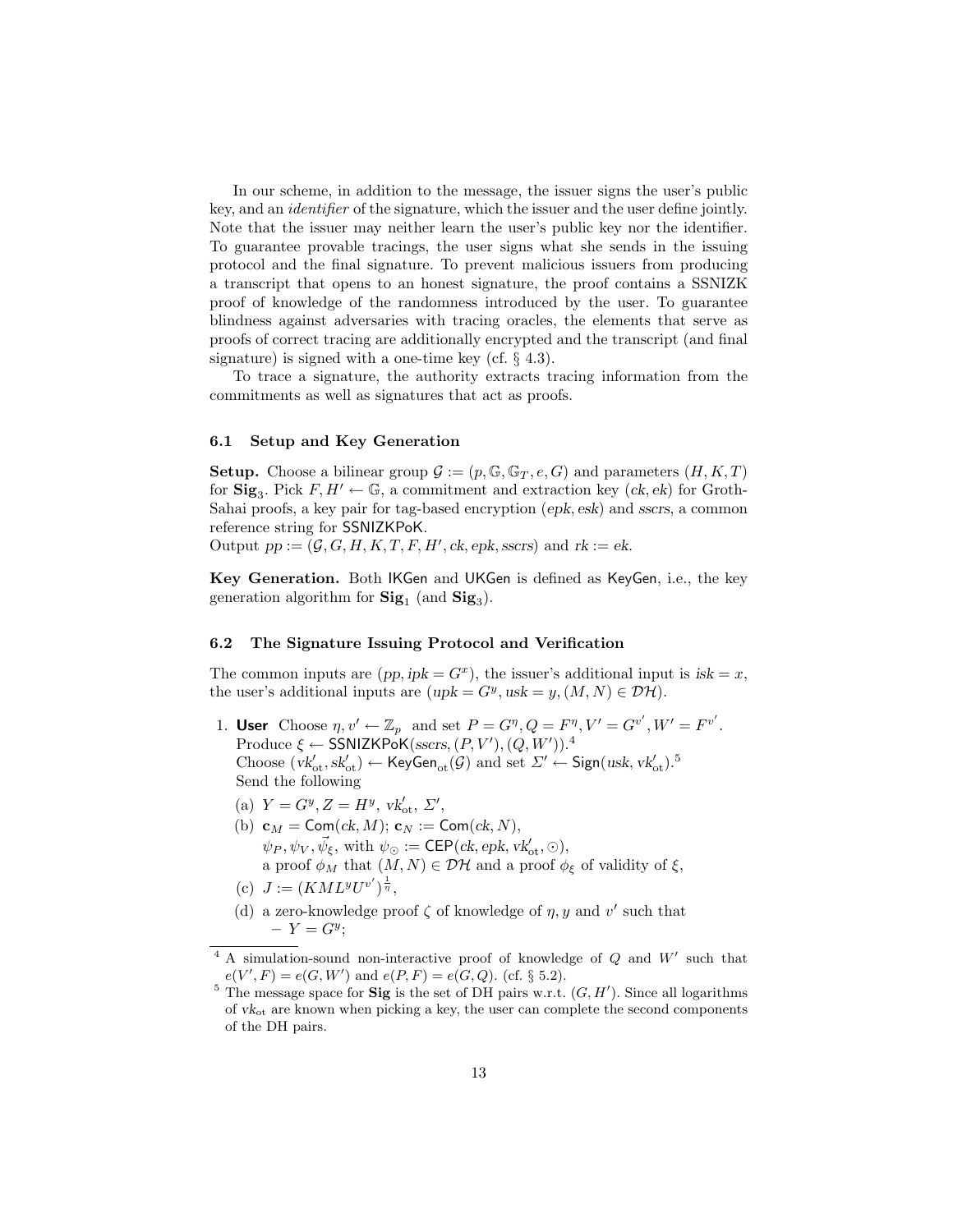- $\mathbf{c}_V$  commits to  $G^{v'}$ ; and -  $\mathbf{c}_M$  commits to  $J^{\eta}L^{-y}U^{-v'}K^{-1}$ . (e)  $sig' \leftarrow$  Sign<sub>ot</sub> $(k'_{ot}, (Y, Z, Z', \mathbf{c}_M, \mathbf{c}_N, \psi_P, \psi_V, \vec{\psi}_{\xi}, \phi_M, \phi_{\xi}, J, \zeta, \nu k'_{ot})$ .
- 2. **Issuer** If  $\Sigma'$ ,  $\psi_P$ ,  $\psi_V$ ,  $\vec{\psi}_{\xi}$  as well as  $\phi_M$ ,  $\phi_{\xi}$ , sig' and the proof of knowledge are valid, choose  $d, r, v'' \leftarrow \mathbb{Z}_p$  and send:

$$
A' := (J T^r U^{v''})^{\frac{1}{x+d}} \quad C := G^d \quad D := F^d \quad R' := G^r \quad S' := H^r \quad v''
$$

The user does the following:

- (a) set  $A := (A')^{\eta}, R := (R')^{\eta}, S := (S')^{\eta}, V := G^{v'+\eta v''}, W := H^{v'+\eta v''}$  and check whether  $(A, C, D, R, S)$  is valid on  $((M, N), (Y, Z), (V, W))$  under ipk;
- (b) choose  $(vk_{ot}, sk_{ot}) \leftarrow \text{KeyGen}_{ot}$  and define  $\Sigma = \text{Sign}(y, vk_{ot})$ ;
- (c) make commitments  $c_A, c_C, c_D, c_R, c_S$  to  $A, C, D, R, S$  under ck;
- (d) run CEP(ck, epk, vk<sub>ot</sub>, ·) on Y, Z and  $\Sigma$  (let  $\psi_Y, \psi_Z$  and  $\vec{\psi}_\Sigma$  denote the outputs);
- (e) make a proof  $\phi_Y$  that  $(Y, Z) \in \mathcal{DH}$  and proofs  $\phi_S$  and  $\phi_{\Sigma}$  of validity of the signatures  $(A, C, D, R, S)$  and  $\Sigma$ ;
- (f) set  $sig \leftarrow$  Sign<sub>ot</sub> ( $sk_{ot}$ , (V, W, M, N,  $c_A$ ,  $c_C$ ,  $c_D$ ,  $c_R$ ,  $c_S$ ,

 $\psi_Y, \psi_Z, \vec{\psi}_\Sigma, \phi_Y, \phi_S, \phi_\Sigma, \text{vk}_\text{ot})\big).$ 

The signature on  $(M, N)$  is

 $(V, W, \mathbf{c}_A, \mathbf{c}_C, \mathbf{c}_D, \mathbf{c}_R, \mathbf{c}_S, \psi_Y, \psi_Z, \vec{\psi}_\Sigma, \phi_Y, \phi_S, \phi_\Sigma, \mathbf{v} \mathbf{k}_{\text{ot}}, \text{sig})$ .

A signature is verified by verifying sig under  $vk_{ot}$ , checking the proofs  $\phi_Y$ ,  $\phi_S$ and  $\phi_{\Sigma}$ , and verifying the encryptions and NIZK proofs in  $\psi_{Y}$ ,  $\psi_{Z}$  and  $\psi_{\Sigma}$ .

Remark 1. As mentioned by [Fuc09], there are two possible instantiations of the zero-knowledge proof of knowledge in 1.d: either using bit-by-bit techniques (which does not increase the rounds of the protocol); or optimizing the amount of data sent by adding 3 rounds using interactive concurrent Schnorr proofs.

Theorem 2. The above scheme is an unforgeable blind signature (in the classical sense) under the DLIN, the DHSDH and the HDL assumptions.

The proof of unforgeability is by reduction to unforgeability of Scheme 2, analogously to the proof in [Fuc09]. Note that by additionally extracting  $y$  and  $v'$ from the proof of knowledge, the simulator can make the special signing queries. The proof of blindness is also analogous to [Fuc09].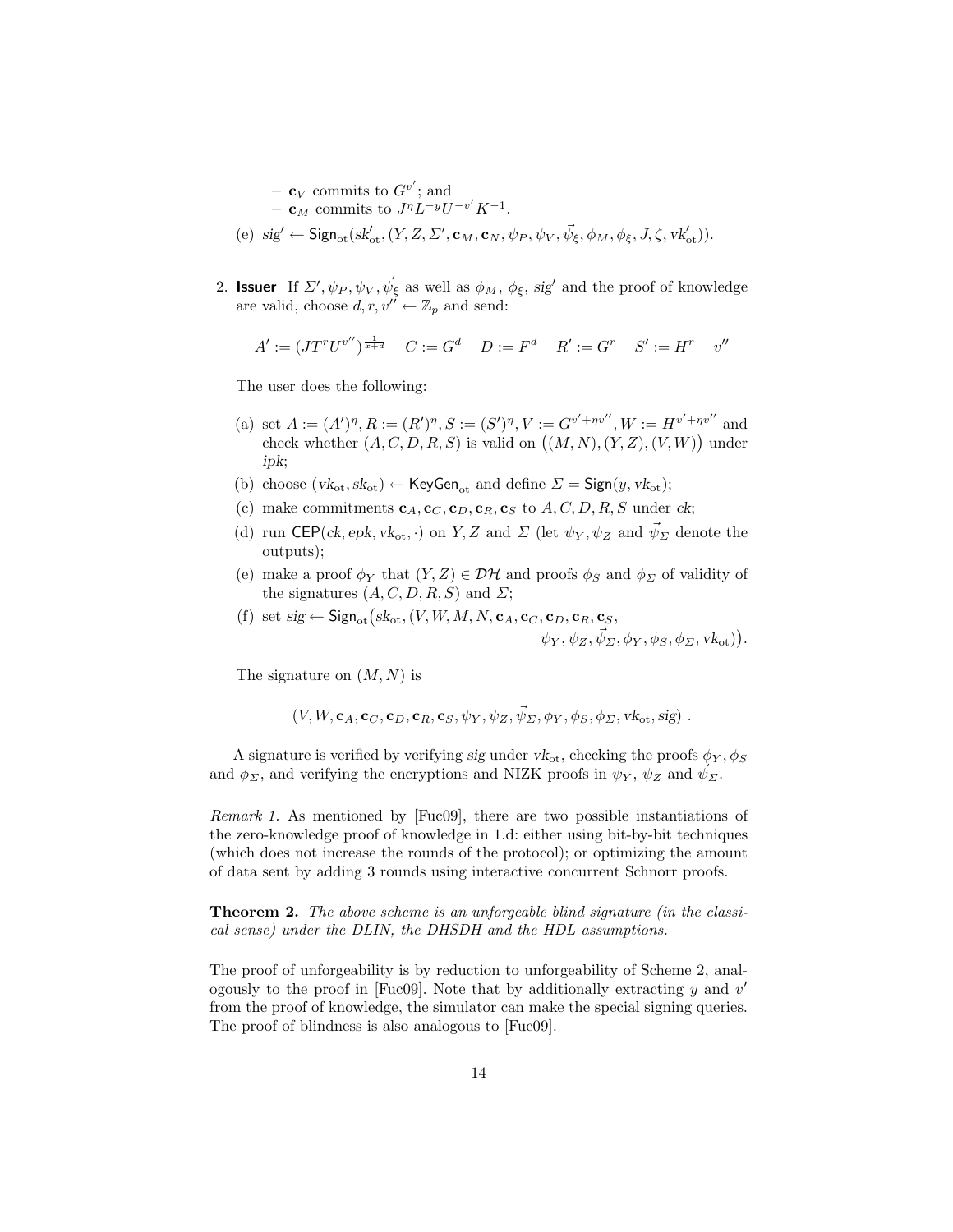#### 6.3 Tracing Algorithms

Opening of a Transcript ("Signature Tracing"). Given a transcript

$$
(Y, Z, \Sigma', \mathbf{c}_M, \mathbf{c}_N, \psi_P, \psi_V, \vec{\psi}_{\xi}, \phi_M, \phi_{\xi}, J, \zeta, \mathbf{v} \mathbf{k}'_{\mathrm{ot}}, \mathbf{s} \mathbf{i} \mathbf{g}') , \quad v''
$$

verify  $\Sigma'$ , sig', the proofs  $\phi_M$  and  $\phi_{\xi}$  and the ciphertexts and proofs in  $\psi_P, \psi_V$ and  $\vec{\psi}_{\xi}$ . If everything is valid, use  $rk = ek$  to open the commitments in  $\psi_P, \psi_V$ and  $\vec{\psi}_{\xi}$  to P, V' and  $\xi$  respectively and set  $V := V'P^{v''} = G^{v'+\eta v''}$ .

Return  $id_{\sigma} := V$ ,  $upk = Y$  and  $\pi := (V', P, v'', \xi, \Sigma')$ . The proof  $\pi$  is verified by checking  $V = V'P^{v''}$ , verifying  $\xi$  on  $V'$  and  $P$ , and verifying  $\Sigma'$  under Y.

Opening of a Signature ("Identity Tracing"). Given a valid signature

$$
(V, W, \mathbf{c}_A, \mathbf{c}_C, \mathbf{c}_D, \mathbf{c}_R, \mathbf{c}_S, \psi_Y, \psi_Z, \vec{\psi}_\Sigma, \phi_Y, \phi_S, \phi_\Sigma, \mathbf{v} \mathbf{k}_{\text{ot}}, \mathbf{s} \mathbf{i} \mathbf{g}) ,
$$

open the commitments in  $\psi_Y, \psi_Z$  and  $\vec{\psi}_\Sigma$  using ek and return upk = Y and  $\pi = \Sigma$ . A proof  $\pi$  is verified by checking if  $\Sigma$  is a valid signature on  $(V, W)$ under  $Y$ .

## 7 Security Proofs

Theorem 3. The above scheme is a secure fair blind signature scheme (in the model defined in  $\S 2$ ) under the DLIN, the DHSDH and the HDL assumptions.

Due to space limitation, we sketch the security proofs of all security notions.

Blindness (under DLIN). In the witness-indistinguishability setting of Groth-Sahai proofs, the commitments and proofs do not reveal anything—and neither do the ciphertexts. Furthermore, for every M and V, there exist  $\eta$  and  $v'$  that explain J. In more detail: the proof proceeds by games, Game 0 being the original game. In Game 1, we use the decryption key for the tag-based encryptions to answer queries to trace signatures and identities. The zero-knowledge proofs in the  $\psi$ 's guarantees that the committed and the encrypted values are the same; the games are thus indistinguishable.

In Game 2, we replace the commitment key ck by a witness indistinguishable one. In Game 3, we simulate the NIZK proofs in the  $\psi$ 's and in Game 4, we replace the ciphertexts in the  $\psi$ 's by encryptions of 0. Games 3 and 4 are indistinguishable by selective-tag weak CCA security of Kiltz' cryptosystem (which follows from DLIN): by unforgeability of the one-time signature, the adversary cannot query a different transcript (or signature) with the same tag as the target transcript (or signature), therefore we can answer all tracing queries.

In Game 5, we simulate the zero-knowledge proofs in Step 1d. In this game, the adversary's view is the following:  $J = (KML^yU^{v'})^{\frac{1}{\eta}}$  and  $M^*, V^*$  which are either M and  $G^{v'+\eta v''}$  or not. Let small letters denote the logarithms of the respective capital letters. Then for every  $m^* = \log M^*$ ,  $v^* = \log V^*$  there exist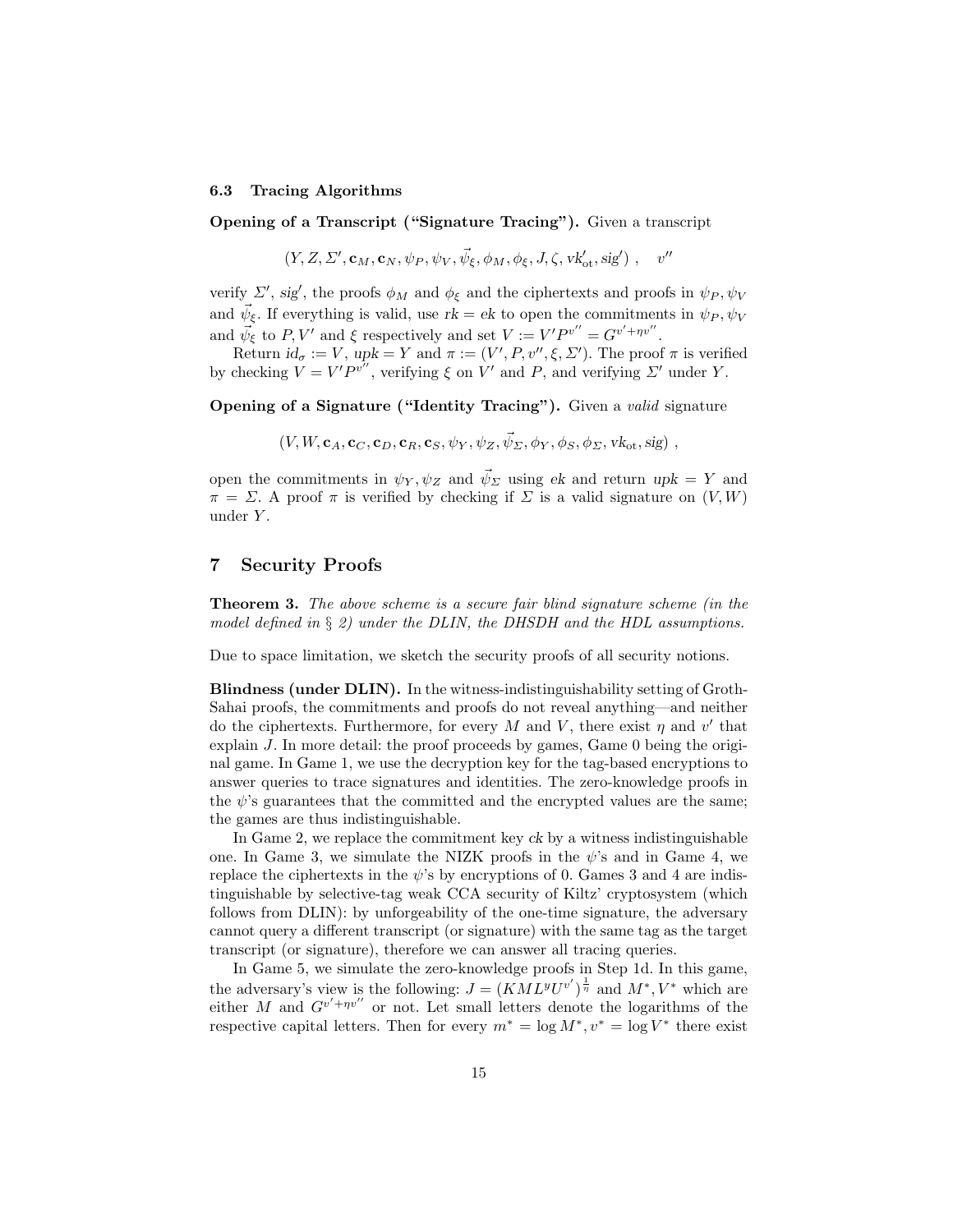$\eta, v'$  such that  $v^* = v' + \eta v''$  and  $j = \frac{1}{\eta}(k + m^* + yl + v'u)$ , i.e., that make  $M^*, V^*$ consistent with J. In Game 5, which is indistinguishable from the original game, the adversary has thus no information on whether a given transcript corresponds to a given signature.

Identity Traceability (under DHSDH+HDL). An adversary wins if he can produce a set of valid pairs  $(m_i, \sigma_i)$  s.t. either (I) for one of them the tracing returns  $\perp$  or the proof does not verify, or (II) a user appears more often in the openings of the signatures than in the openings of the transcripts. By soundness of Groth-Sahai, we can always extract a user public key and a valid signature. If an adversary wins by  $(II)$ , then we can use him to forge a  $\textbf{Sig}_3$  signature:

Given parameters and a public key for  $\text{Sig}_3$ , we set up the rest of the parameters for the blind signature. Whenever the adversary queries his Sign oracle, we do the following: use ek to extract  $(M, N)$  from  $(c_M, c_N)$ , extract  $\eta, y$  and  $v'$ from the zero-knowledge proof  $\zeta$ . Choose  $v'' \leftarrow \mathbb{Z}_p$  and query  $(M, N, y, v' + \eta v'')$ to signing oracle to receive  $(A, C, D, R, S)$ . Return  $(A^{\frac{1}{\eta}}, C, D, R^{\frac{1}{\eta}}, S^{\frac{1}{\eta}}, v'')$ . If the adversary wins by outputting a set of different (i.e., with distinct identifiers  $(V, W)$ ) blind signatures with one user appearing more often then in the transcripts, then among the  $\text{Sig}_3$  signatures extracted from the blind signatures there must be a forgery.

Identity Non-Frameability (under DLIN+DHSDH+HDL). Using a successful adversary, we can either forge a signature by the user on  $vk'_{ot}$  or a one-time signature (which is secure under DLIN). More precisely, we call an adversary of Type I if it reuses a one-time key from the signatures it received from the User oracle. Since the signature  $A$  returns must not be contained in Set, it is different from the one containing the reused one-time key. The contained one-time signature can thus be returned as a forgery.

An adversary of Type II uses a new one-time key for the returned signature. We use A to forge a Sig signature. The simulator is given parameters  $(H', K, T)$ and a public key  $Y$  for  $\textbf{Sig}$ , sets it as one of the honest users' upk and queries its signing oracle to simulate the user. Having set  $H = G<sup>h</sup>$ , the simulator can produce  $Z = H^y = Y^h$  in the User oracle queries. Since the  $vk'_{\text{ot}}$  contained  $\mathcal{A}$ 's output was never queried, we get a valid forgery.

Signature Traceability (under DHSDH+HDL). If the adversary wins by outputting a message/signature pair with an identifier  $(V, W)$  s.t. no transcript opens to it, we can extract a  $\textbf{Sig}_3$  signature on  $(M, N, Y, Z, V, W)$  without having ever queried a signature on any  $(\cdot, \cdot, \cdot, \cdot, V, W)$ . The simulation is done analogously to the proof of identity traceability. Consider an adversary outputting two message/signature pairs with two different messages. With overwhelming probability, the identifiers of the signatures are different (since  $v''$  is chosen randomly by the experiment *after* the adversary chose  $v'$  and  $\eta$ ). Thus the simulator only asked one query for  $(\cdot, \cdot, \cdot, \cdot, V, W)$ . The second signature can therefore be returned as a forgery by the simulator. Lastly, if the messages are the same, the signatures must be different, thus have different identifiers. One of the ChkSig calls in the experiment returns thus 0.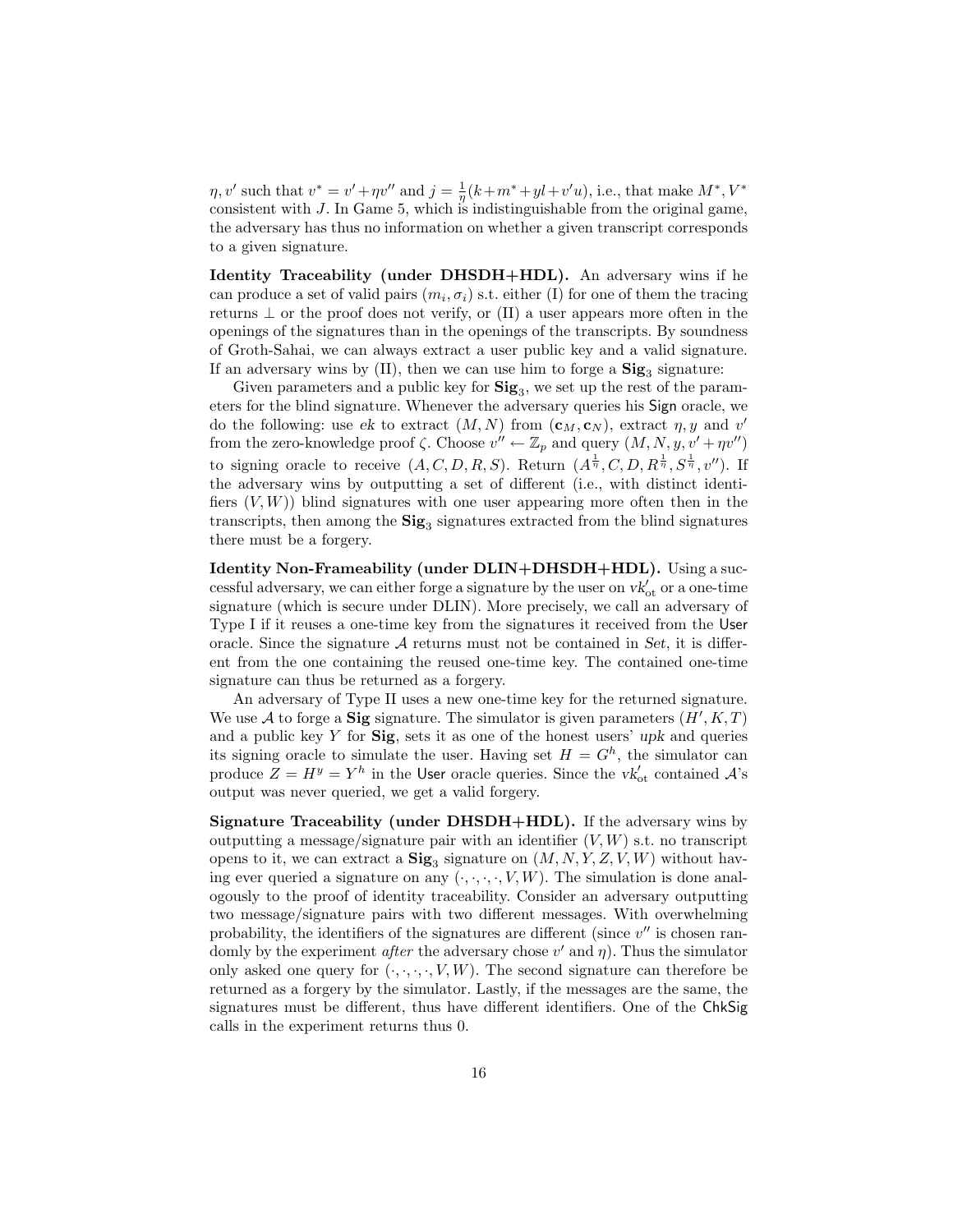Signature Non-Frameability (under DLIN+DHSDH+HDL). There are two ways for an issuer to "wrongfully" open a transcript: either he opens it to a user (not necessarily honest) and an identifier of a signature which was produced by an honest user in another session; or it opens it to an honest user who has not participated in the issuing session.

FRAMING AN HONEST SIGNATURE. Suppose the adversary impersonating the issuer manages to produce a new opening of a transcript that leads to an honestly generated signature.

We reduce this framing attack to break CDH, whose hardness is implied by that of DLIN. Let  $(G, F, V')$  be a CDH challenge, i.e., we seek to produce  $W' := F^{(\log_G V')}$ . Set up the parameters of the scheme setting  $H = G^h$  and knowing the trapdoor for SSNIZKPoK. In one call of the adversary's User oracle calls we do the following: choose  $\eta \leftarrow \mathbb{Z}_p$  and use V' from the CDH challenge. Simulate the proof of knowledge of  $W'$ . Let  $v''$  be the value returned from the adversary, and  $(V := V'P^{\eta}, W := V^h)$  be the identifier of the resulting signature.

Suppose the adversary produces a proof  $(\bar{V}', \bar{P}, \bar{v}'', \bar{\pi}, \bar{\Sigma})$  with  $(\bar{V}', \bar{P}) \neq$  $(V', P)$  for the honest identifier  $(V, W)$ . By simulation soundness of SSNIZKPoK, we can extract  $\bar{W}' = F^{(\log_G \bar{V}')}$  and  $\bar{Q} = F^{(\log_G \bar{P})}$ . From  $V'G^{\eta v''} = V = \bar{V}'\bar{P}^{\bar{v}'}$ we get  $V' = \bar{V}' \bar{P}^{\bar{v}''} G^{-\eta v''}$  and thus  $W' = \bar{W}' \bar{Q}^{\bar{v}''} F^{-\eta v''}$  is a CDH solution. If the adversary recycles  $(V', P)$ , then it must find a new  $v''$  which leads to a V of an honest signature, and thus has to solve a discrete logarithm.

Framing an honest user. Suppose the adversary outputs an opening of a transcript and a proof revealing an honest user that has never participated in that transcript. Analogously to the proof for signature traceability, we can use the adversary to either forge a signature under a user public key or to forge a one-time signature.

## 8 Conclusion

We presented the first efficient fair blind signature scheme with a security proof in the standard model. The scheme satisfies a new security model that strengthens the one proposed by Hufschmitt and Traoré in 2007. The new scheme is efficient (both keys and signatures consist of a constant number of group elements) and does not rely on any new assumptions. As byproducts, we proposed an extension of Fuchsbauer's automorphic signatures and a simulation-sound non-interactive zero-knowledge proof of knowledge of a Diffie-Hellman solution, both compatible with the Groth-Sahai methodology.

### Acknowledgments

This work was supported by the French ANR 07-TCOM-013-04 PACE Project, the European Commission through the IST Program under Contract ICT-2007- 216646 ECRYPT II, and EADS.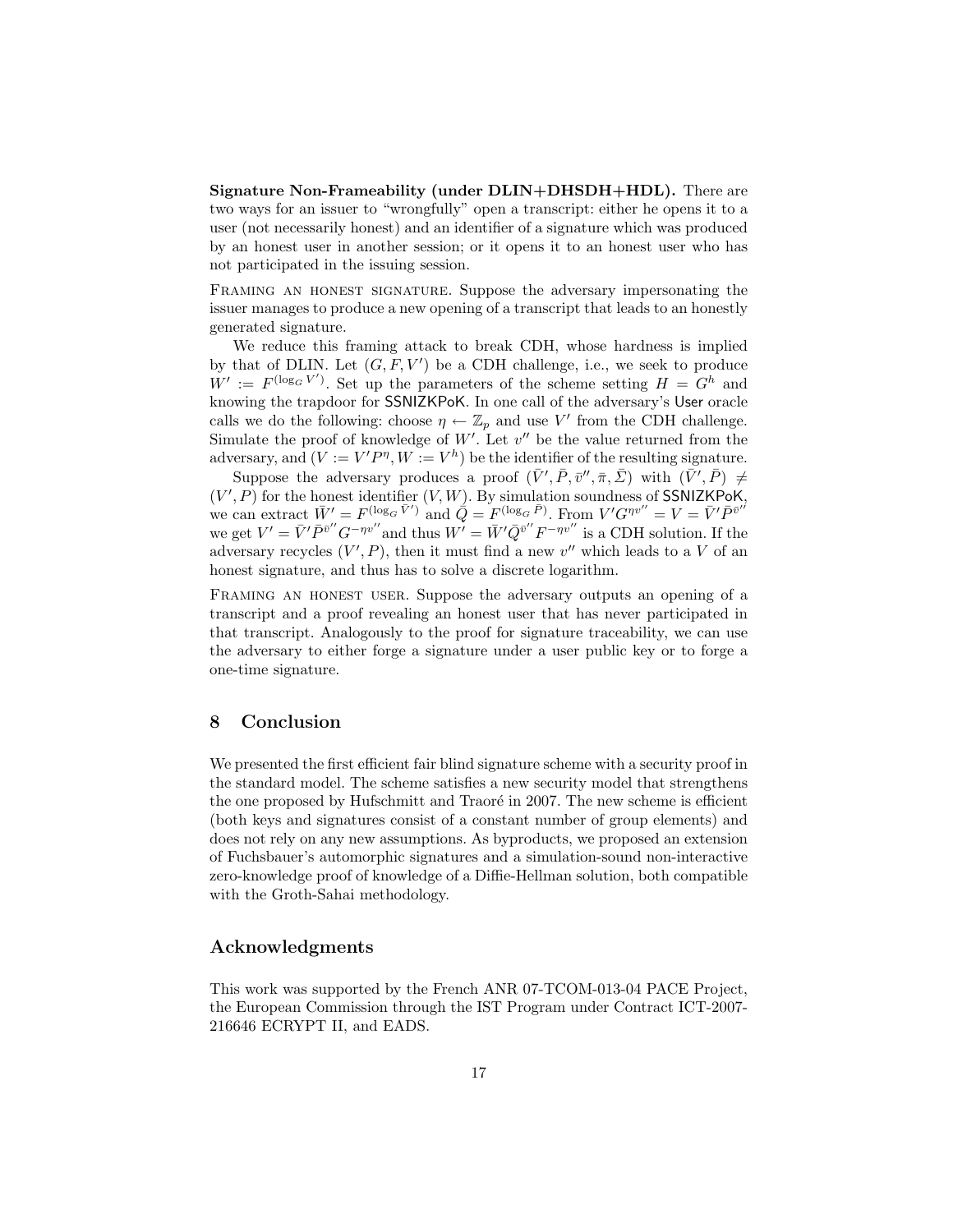#### References

- [AF96] Masayuki Abe and Eiichiro Fujisaki. How to date blind signatures. In Kwangjo Kim and Tsutomu Matsumoto, editors, ASIACRYPT'96, volume 1163 of LNCS, pages 244–251. Springer, November 1996.
- [AO01] Masayuki Abe and Miyako Ohkubo. Provably secure fair blind signatures with tight revocation. In Colin Boyd, editor,  $ASIACRYPT 2001$ , volume 2248 of LNCS, pages 583–602. Springer, December 2001.
- [BB04] Dan Boneh and Xavier Boyen. Short signatures without random oracles. In Christian Cachin and Jan Camenisch, editors, EUROCRYPT 2004, volume 3027 of LNCS, pages 56–73. Springer, May 2004.
- [BBS04] Dan Boneh, Xavier Boyen, and Hovav Shacham. Short group signatures. In Matthew Franklin, editor, CRYPTO 2004, volume 3152 of LNCS, pages 41–55. Springer, August 2004.
- [BSZ05] Mihir Bellare, Haixia Shi, and Chong Zhang. Foundations of group signatures: The case of dynamic groups. In Alfred Menezes, editor, CT-RSA 2005, volume 3376 of LNCS, pages 136–153. Springer, February 2005.
- [CGT06] Sébastien Canard, Matthieu Gaud, and Jacques Traoré. Defeating malicious servers in a blind signatures based voting system. In Giovanni Di Crescenzo and Avi Rubin, editors, FC 2006, volume 4107 of LNCS, pages 148–153. Springer, February / March 2006.
- [Cha83] David Chaum. Blind signatures for untraceable payments. In David Chaum, Ronald L. Rivest, and Alan T. Sherman, editors, CRYPTO'82, pages 199– 203. Plenum Press, New York, USA, 1983.
- [Dam92] Ivan Damgård. Towards practical public key systems secure against chosen ciphertext attacks. In Joan Feigenbaum, editor, CRYPTO'91, volume 576 of LNCS, pages 445–456. Springer, August 1992.
- [FPV09] Georg Fuchsbauer, David Pointcheval, and Damien Vergnaud. Transferable anonymous constant-size fair e-cash. In CANS 2009: 8th International Conference on Cryptology And Network Security, 2009. (to appear) Preliminary version available at http://eprint.iacr.org/2009/146.
- [Fuc09] Georg Fuchsbauer. Automorphic signatures in bilinear groups. Cryptology ePrint Archive, Report 2009/320, 2009. http://eprint.iacr.org/.
- [GL07] Jens Groth and Steve Lu. A non-interactive shuffle with pairing based verifiability. In Kaoru Kurosawa, editor, ASIACRYPT 2007, volume 4833 of LNCS, pages 51–67. Springer, December 2007.
- [Gro06] Jens Groth. Simulation-sound NIZK proofs for a practical language and constant size group signatures. In Xuejia Lai and Kefei Chen, editors, ASI-ACRYPT 2006, volume 4284 of LNCS, pages 444–459. Springer, December 2006.
- [Gro07] Jens Groth. Fully anonymous group signatures without random oracles. In Kaoru Kurosawa, editor, ASIACRYPT 2007, volume 4833 of LNCS, pages 164–180. Springer, December 2007.
- [Gro09] Jens Groth. Homomorphic trapdoor commitments to group elements. Cryptology ePrint Archive, Report 2009/007, 2009. http://eprint.iacr.org/.
- [GS08] Jens Groth and Amit Sahai. Efficient non-interactive proof systems for bilinear groups. In Nigel P. Smart, editor, EUROCRYPT 2008, volume 4965 of LNCS, pages 415–432. Springer, April 2008.
- [GT03] Matthieu Gaud and Jacques Traoré. On the anonymity of fair offline e-cash systems. In Rebecca Wright, editor, FC 2003, volume 2742 of LNCS, pages 34–50. Springer, January 2003.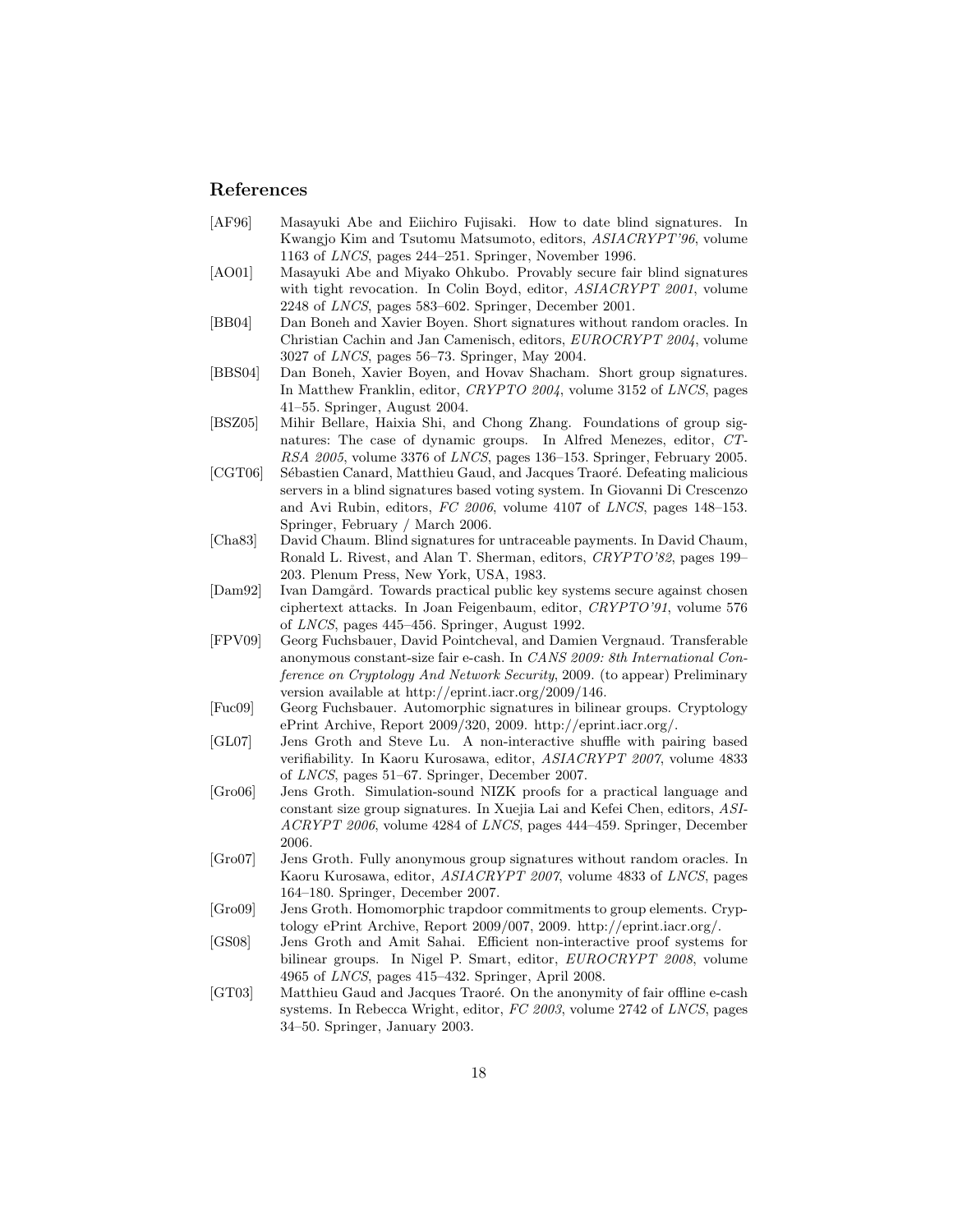- [HT07] Emeline Hufschmitt and Jacques Traoré. Fair blind signatures revisited. In Tsuyoshi Takagi, Tatsuaki Okamoto, Eiji Okamoto, and Takeshi Okamoto, editors, *PAIRING 2007*, volume 4575 of *LNCS*, pages 268–292. Springer, July 2007.
- [Kil06] Eike Kiltz. Chosen-ciphertext security from tag-based encryption. In Shai Halevi and Tal Rabin, editors, TCC 2006, volume 3876 of LNCS, pages 581–600. Springer, March 2006.
- [Nao03] Moni Naor. On cryptographic assumptions and challenges (invited talk). In Dan Boneh, editor, CRYPTO 2003, volume 2729 of LNCS, pages 96–109. Springer, August 2003.
- [Oka06] Tatsuaki Okamoto. Efficient blind and partially blind signatures without random oracles. In Shai Halevi and Tal Rabin, editors, TCC 2006, volume 3876 of LNCS, pages 80–99. Springer, March 2006.
- [OMA<sup>+</sup>99] Miyako Ohkubo, Fumiaki Miura, Masayuki Abe, Atsushi Fujioka, and Tatsuaki Okamoto. An improvement on a practical secret voting scheme. In Masahiro Mambo and Yuliang Zheng, editors, ISW'99, volume 1729 of LNCS, pages 225–234. Springer, November 1999.
- [RS10] Markus Rückert and Dominique Schröder. Fair partially blind signatures. to appear at AFRICACRYPT '10, 2010.
- [SPC95] Markus Stadler, Jean-Marc Piveteau, and Jan Camenisch. Fair blind signatures. In Louis C. Guillou and Jean-Jacques Quisquater, editors, EURO-CRYPT'95, volume 921 of LNCS, pages 209–219. Springer, May 1995.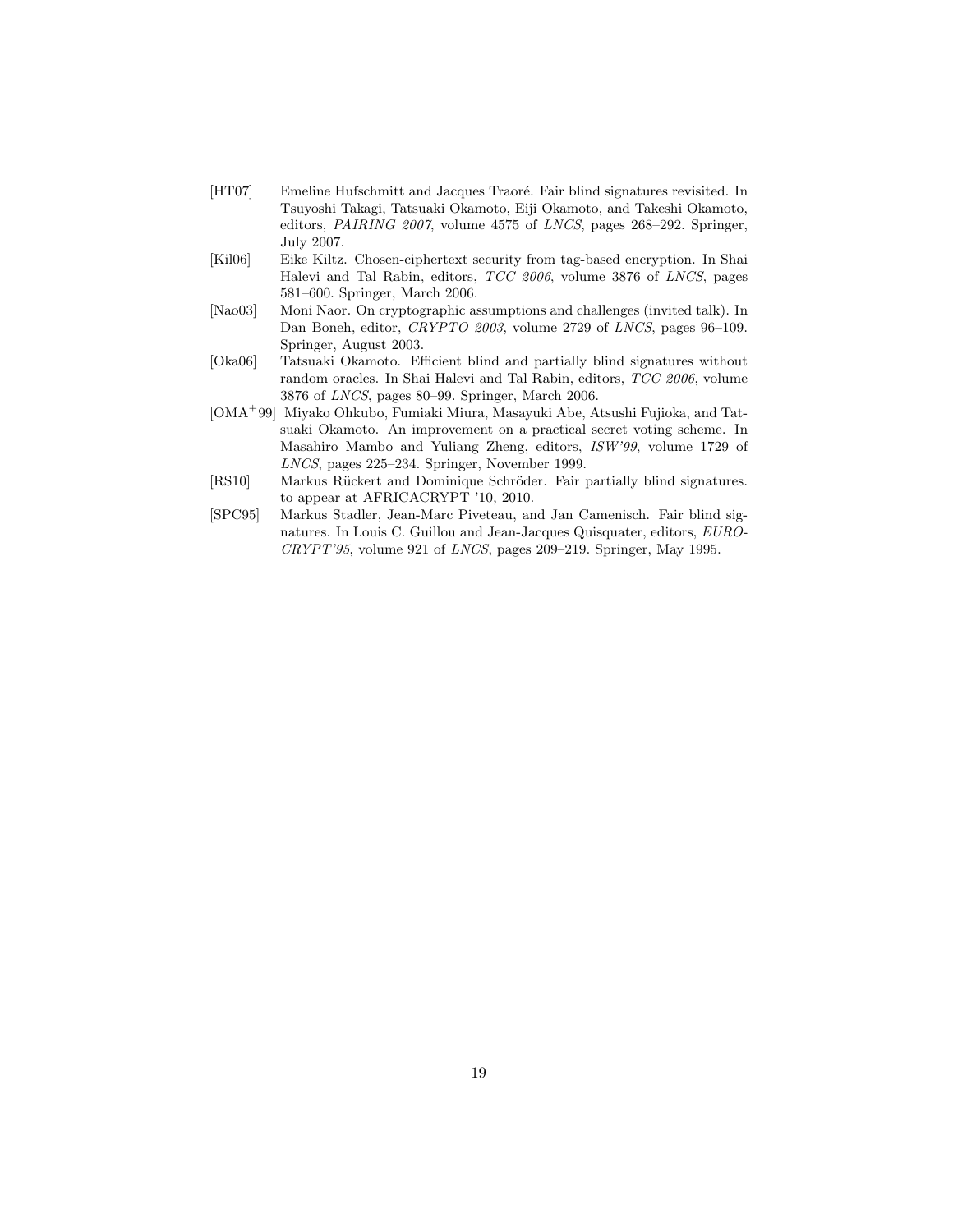## A A One-Time Signature on Vectors of Group Elements

Our one-time signature is based on the simultaneous triple pairing assumption (STP) stating that the following problem is hard:

Given random generators  $(g_r, h_r, g_s, h_s, g_t, h_t) \in \mathbb{G}^6$ , output  $(r, s, t) \in$  $\mathbb{G}^3 \setminus \{(1,1,1)\}\$  such that

 $e(q_r, r) e(q_s, s) e(q_t, t) = 1$   $e(h_r, r) e(h_s, s) e(h_t, t) = 1$ 

In Groth [Gro09] proves that DLIN implies STP and presents a homomorphic commitment scheme whose binding property is implied by the above assumption. We transform his commitment scheme to a one-time signature scheme analogous to the scheme in [Gro06] based on Pedersen commitments. The signature uses a commitment with an additional trapdoor. The public key is a commitment to 0 and a signature is a trapdoor opening of the commitment to the message.

We give a scheme with message space  $\mathbb{G}^n$ .

KeyGen<sub>ot</sub> Choose  $x_r, y_r, x_s, y_s, x_t, y_t, x_1, y_1, \ldots, x_n, y_n, v, w \leftarrow \mathbb{Z}_p$  such that  $x_r y_s \neq$  $x_s y_r$ . Define  $g_i := g^{x_i}, h_i =: g^{y_i}$  for  $i = r, s, t, 1, ..., n$ ,  $c = g^v, d = g^w$ . Let  $\alpha, \beta, \gamma, \delta \text{ s.t. } \begin{pmatrix} \alpha \ \beta \\ \gamma \ \delta \end{pmatrix} = \begin{pmatrix} x_r \ x_s \\ y_r \ y_s \end{pmatrix}$ y<sup>r</sup> y<sup>s</sup>  $\int^{-1}$ . The public key is  $(c, d, \vec{g} = (g_r, g_s, g_t, g_1, \dots, g_n), \vec{h} = (h_r, h_s, h_t, h_1, \dots, h_n))$ 

and the secret key is  $(\alpha, \beta, \gamma, \delta, x_t, y_t, x_1, y_1, \ldots, x_n, y_n).$ 

Sign<sub>ot</sub> To sign a message  $(m_1, \ldots, m_n) \in \mathbb{G}^n$ . Choose  $t \leftarrow \mathbb{G}$  and set  $a :=$  $ct^{-x_t} \prod m_i^{-x_i}$  and  $b := dt^{-y_t} \prod m_i^{-y_i}$ . Return  $(r = a^{\alpha}b^{\beta}, s = a^{\gamma}b^{\delta}, t)$ . Verify<sub>ot</sub> A signature  $(r, s, t)$  is verified on  $(m_1, \ldots, m_n)$  by checking

$$
e(g_r, r) e(g_s, s) e(g_t, t) \prod e(g_i, m_i) = e(c, g)
$$
  

$$
e(h_r, r) e(h_s, s) e(h_t, t) \prod e(h_i, m_i) = e(d, g)
$$

A signature produced by  $Sign_{ot}$  is indeed accepted by  $Verify_{ot}$  since:

$$
e(g_r, r) e(g_s, s) e(g_t, t) \prod e(g_i, m_i) = e(g_r, a^{\alpha}b^{\beta}) e(g_s, a^{\gamma}b^{\delta}) e(g_t, t) \prod e(g_i, m_i)
$$
  
\n
$$
= e(a^{\alpha x_r + \gamma x_s}, g) e(b^{\beta x_r + \delta x_s}, g) e(g_t, t) \prod e(g_i, m_i)
$$
  
\n
$$
= e(a, g) e(g_t, t) \prod e(g_i, m_i)
$$
  
\n
$$
= e(c^{\alpha x_t} \prod m_i^{-x_i}, g) e(g_t, t) \prod e(g_i, m_i)
$$
  
\n
$$
= e(c, g) e(t^{-x_t}, g) e(g_t, t) \prod e(m_i^{-x_i}, g) e(g_i, m_i)
$$
  
\n
$$
= e(c, g)
$$

and similarly

$$
e(h_r, r) e(h_s, s) e(h_t, t) \prod e(h_i, m_i) = e(h_r, a^{\alpha}b^{\beta}) e(h_s, a^{\gamma}b^{\delta}) e(h_t, t) \prod e(h_i, m_i)
$$
  
= 
$$
e(a^{\alpha y_r + \gamma y_s}, g) e(b^{\beta y_r + \delta y_s}, g) e(h_t, t) \prod e(h_i, m_i)
$$
  
= 
$$
e(b, g) e(h_t, t) \prod e(h_i, m_i)
$$
  
= 
$$
e(d, g)
$$